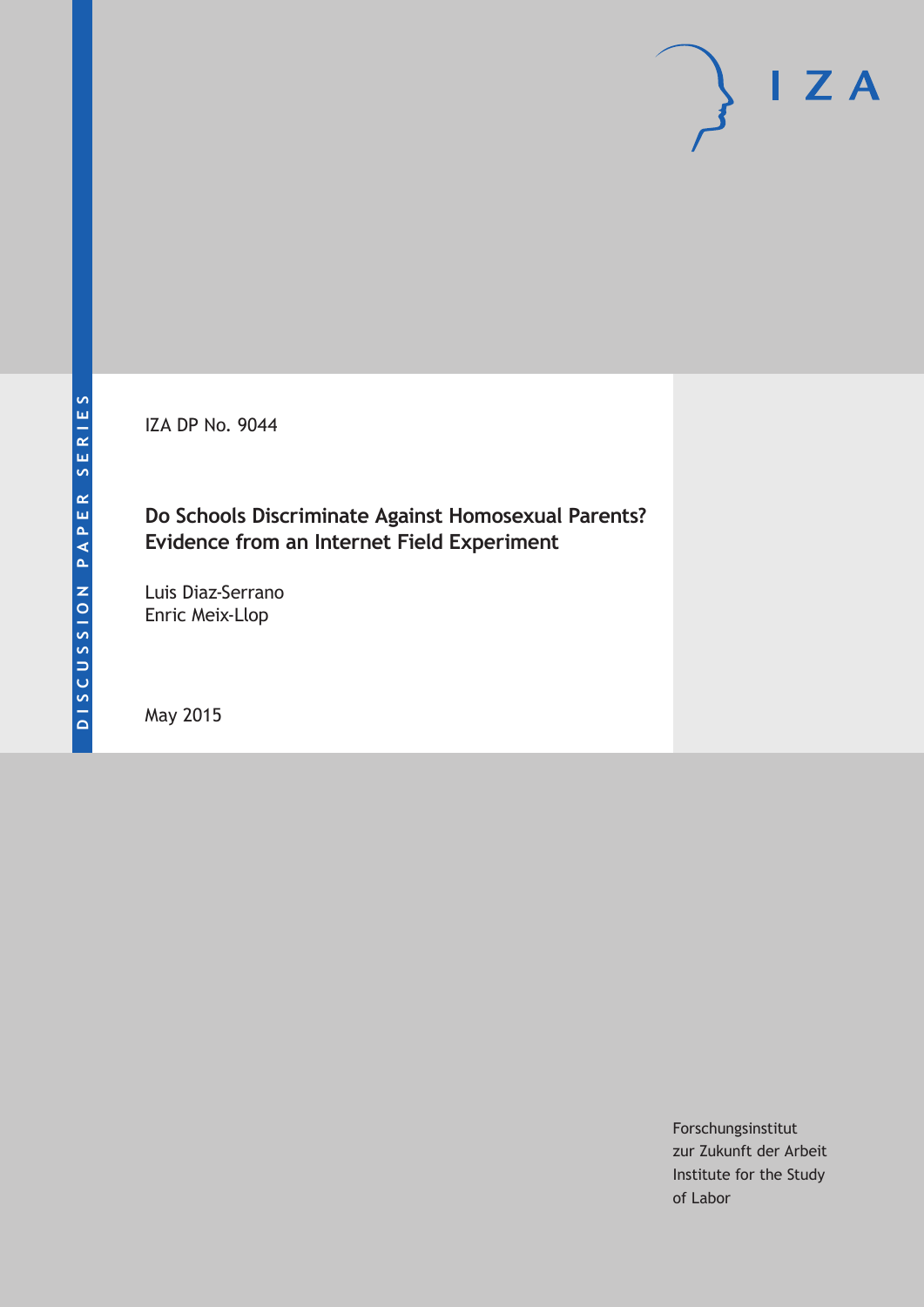# **Do Schools Discriminate Against Homosexual Parents? Evidence from an Internet Field Experiment**

# **Luis Diaz-Serrano**

*CREIP, Universitat Rovira i Virgili and IZA*

### **Enric Meix-Llop**

*CREIP, Universitat Rovira i Virgili*

### Discussion Paper No. 9044 May 2015

IZA

P.O. Box 7240 53072 Bonn Germany

Phone: +49-228-3894-0 Fax: +49-228-3894-180 E-mail: iza@iza.org

Any opinions expressed here are those of the author(s) and not those of IZA. Research published in this series may include views on policy, but the institute itself takes no institutional policy positions. The IZA research network is committed to the IZA Guiding Principles of Research Integrity.

The Institute for the Study of Labor (IZA) in Bonn is a local and virtual international research center and a place of communication between science, politics and business. IZA is an independent nonprofit organization supported by Deutsche Post Foundation. The center is associated with the University of Bonn and offers a stimulating research environment through its international network, workshops and conferences, data service, project support, research visits and doctoral program. IZA engages in (i) original and internationally competitive research in all fields of labor economics, (ii) development of policy concepts, and (iii) dissemination of research results and concepts to the interested public.

<span id="page-1-0"></span>IZA Discussion Papers often represent preliminary work and are circulated to encourage discussion. Citation of such a paper should account for its provisional character. A revised version may be available directly from the author.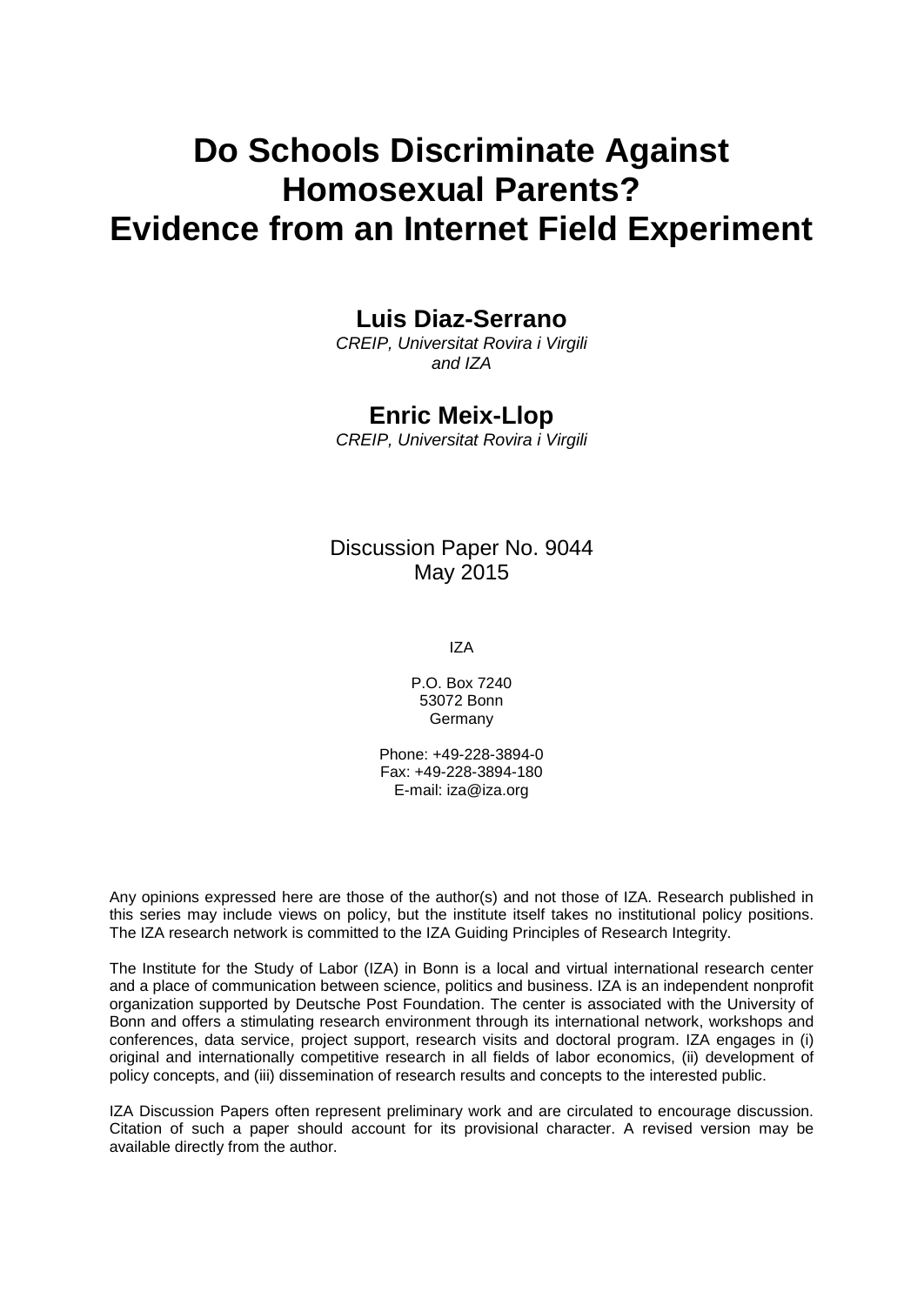IZA Discussion Paper No. 9044 May 2015

# **ABSTRACT**

# **Do Schools Discriminate Against Homosexual Parents? Evidence from an Internet Field Experiment [\\*](#page-1-0)**

The recognition of homosexual rights is a controversial issue in many countries. Spain was the third country in the world (after Netherlands and Belgium) to introduce a law recognizing homosexual marriage and adoption of children. In this paper, we examine for the first time whether schools are more hesitant to give feedback to homosexual parents during children's pre-registration period in Spain. In order to do that, we designed an internet field experiment to be conducted in schools. We created three types of fictitious couples; one heterosexual, one male homosexual and one female homosexual, and send emails to schools making sexual orientation explicit. Our results show that men homosexual couples had a significant lower probability to receive and answer than heterosexual couples (22.5 percentage points less). No statistically significant differences in the response rate were found between female homosexual and heterosexual couples. This result suggests that male homosexual couples might be penalized because of the lack of a maternal figure.

JEL Classification: H41, I20, K36

Keywords: discrimination, field experiment, schools, homosexual rights

Corresponding author:

Luis Diaz-Serrano Department of Economics Universitat Rovira i Virgili Av. Universitat 1 43204 Reus **Spain** E-mail: [luis.diaz@urv.cat](mailto:luis.diaz@urv.cat)

The authors would like to acknowledge the financial support of the Spanish Ministry of Economy and Innovation (grant number ECO2010-20829). Comments from the participants in the Workshop on Empirical Research in the Economics of Education [\(https://sites.google.com/site/qureeconomics/\)](https://sites.google.com/site/qureeconomics/), the seminar series at the Department of Economics (Universitat Rorvira i Virgili) and the "Forum de Recerca" at the Department of Political Science and Sociology (Universitat Pompeu Fabra) are also greatly acknowledged.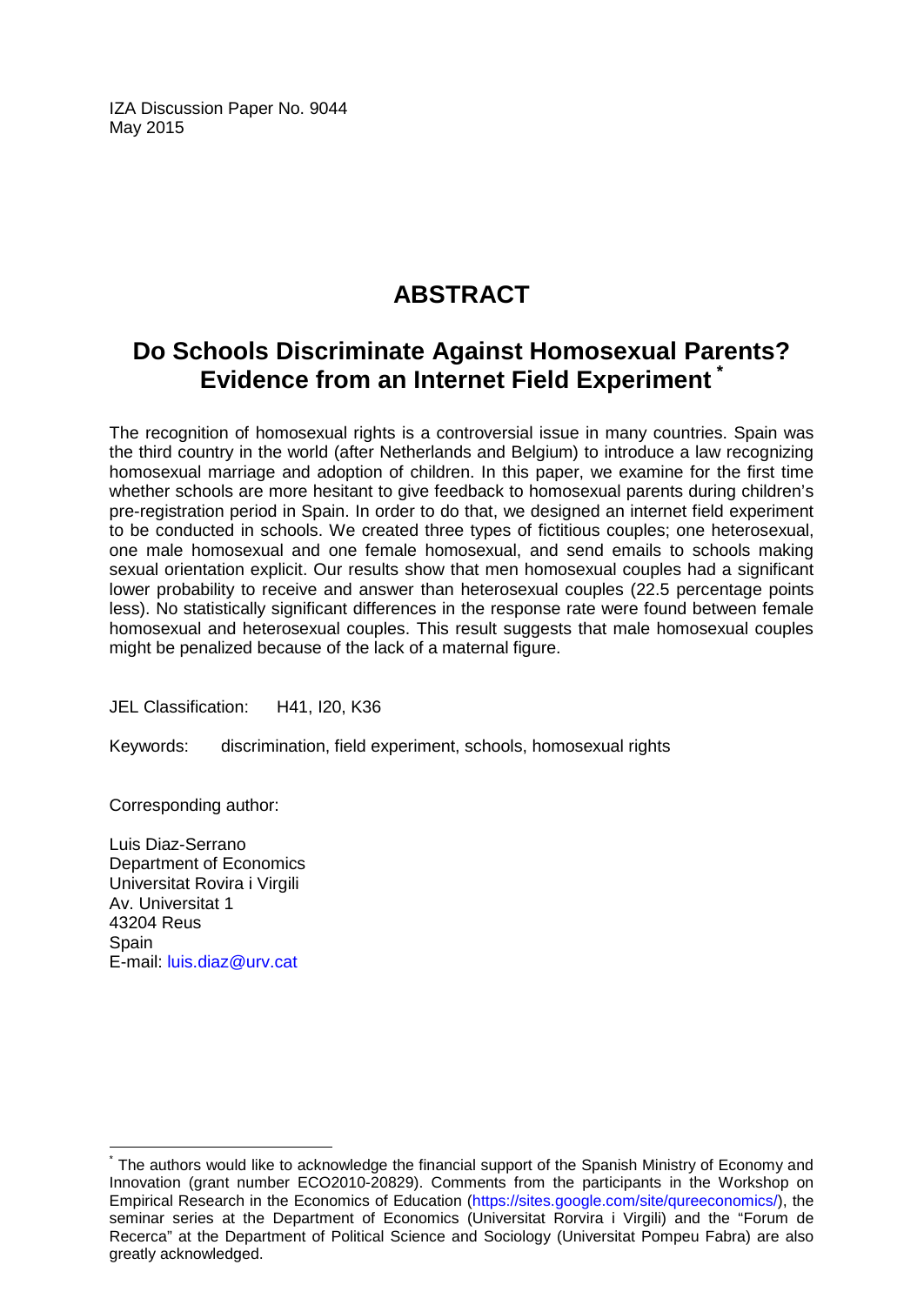#### **1- Introduction**

Although the literature analyzing discrimination against women and minorities regarding many outcomes is quite abundant, studies analyzing discrimination against homosexuals are still very scarce. The few existing studies regarding this issue document the existence of sexual orientation discrimination. Given the recent implementation of policies in favor of homosexual rights and the normalization of homosexual families in many developed countries, we find this issue is of special interest. Despite its relevance, we think that discrimination against homosexuals is undoubtedly under researched. The main reason of this gap is attributable to the lack of reliable register and survey data for identifying sexual orientation.

Some studies resorting to survey and register data in different countries report statistically significant earnings differentials across individuals/households according to their sexual orientation. However, because of the identification problems of individuals' sexual orientation mentioned above, internet field experiments seem to be a more reliable method to test for discrimination against homosexuals. The experiments focused on the labor and the rental housing market. Studies regarding the labor market found that compared to heterosexuals applicants with similar characteristics, gays and lesbians were less likely to be invited for a job interview. In the rental housing market, this type of discrimination was observed only for gay applicants.

In this paper, we test whether private schools are more hesitant to interact with homosexual than with heterosexual parents. The experiment was conducted in the region of Catalonia (Spain) during the pre-registration period in schools. Preregistration is compulsory and has to occur before schools, either public or private,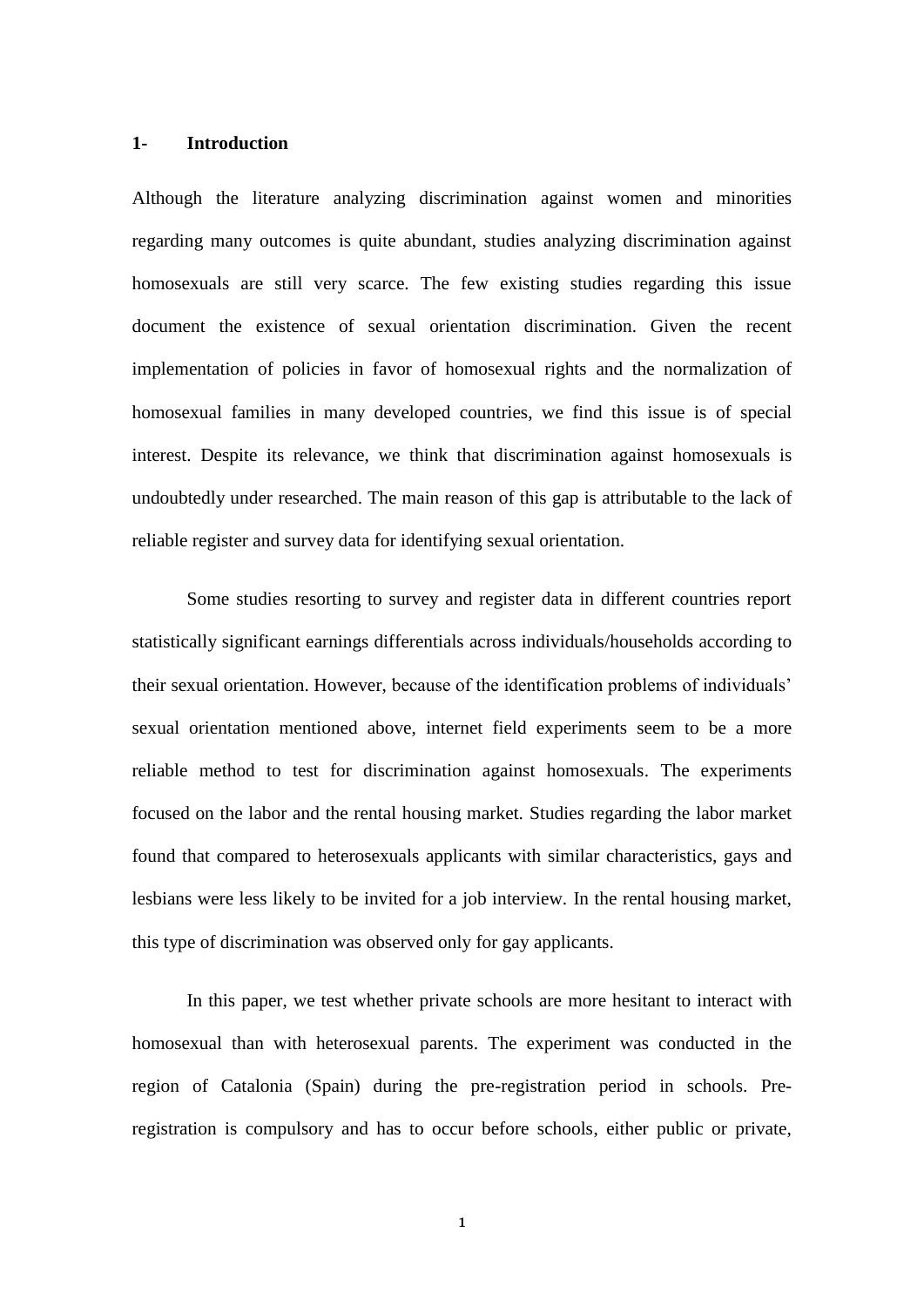decide on children's admittance. However, parents can only choose among private schools, since in public schools the assignment of children to schools depends on the geographical proximity of the household address to the school. This is why our experiment only considers private schools

The main motivation of this paper was the following new in the media: On January 29<sup>th</sup> 2014, the main national Spanish newspaper *El País* published the following news story: "The principal of a school was accused in court of turning down the application by a gay couple for their son". This happened in a private school in Seville. The principal of the school turned down the application, alleging that there were no vacancies. However, the parents of the child knew that this was not true and brought the case to the Court of Justice. Of course, one case does not in itself infer that most Spanish schools discriminate against homosexual parents. However, one question emerges from this case of discrimination: Is this discriminatory behaviour from this school against this homosexual couple a generalized problem or this can only be taken as anecdotal evidence? This is the question we want to answer in this paper. In order to do that, we designed an internet field experiment with schools in the region of Catalonia (Spain). As far as we are aware, this is first paper analyzing whether schools discriminate against homosexual parents. We focus on this type of discrimination not only because it affects homosexual parents, but also their children's education, which is one of their most fundamental rights.

Our internet field experiment involved the creation of three different fictitious profiles (heterosexual, male homosexual and female homosexual couples) and sending emails to schools during children's pre-registration period. We decided to consider also female homosexual couples in order to control for the gender of the homosexual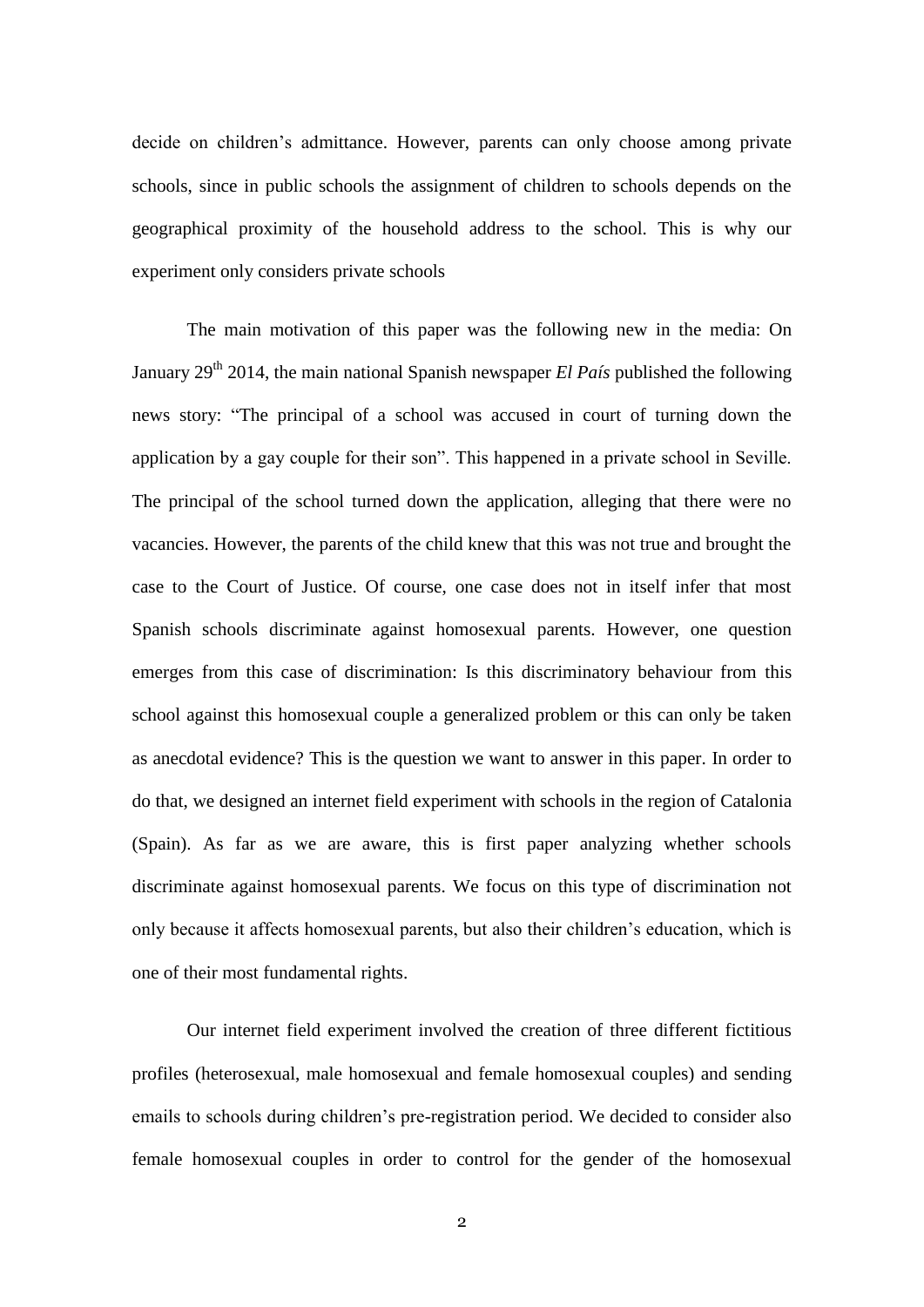parents. We think that in some cases schools or school principals might penalize not only the sexual orientation of the parents, but also the lack of a maternal figure. In these emails our fictitious couples showed interest in the school and made a request for an interview and a visit. In the emails their sexual orientation was made explicit. After processing all the email responses from schools, we created a database that allowed us to test whether schools were more hesitant to give feedback to homosexual parents than their heterosexual counterparts. Our results indicate that male homosexual parents were 22.5 percentage points less likely, in respect to heterosexual couples, to receive an answer from the schools. Female homosexual couples were also less likely to receive an answer from the schools (almost 4 percentage points less). However, this difference was not statistically significant. These findings are consistent with previous evidence based on internet field experiments testing for discrimination against homosexuals.

The paper is structured as follows. In section 2 we describe the institutional setting. In section 3 we provide an overview of the existing literature regarding homosexual discrimination. The experimental design is described in section 4. Section 5 reports the empirical results. Finally, section 6 summarizes and concludes.

#### **2. Homosexual families and institutional settings**

 $\overline{\phantom{a}}$ 

The recognition of homosexual rights is a controversial issue in many countries. In 2001, The Netherlands was the first country in the world to recognize same-sex couples marriage. Since then, this right has also been recognized in other countries.<sup>1</sup> More

<sup>&</sup>lt;sup>1</sup> South-Africa, Portugal, Spain, Iceland, Argentina, Denmark, Uruguay, New Zealand, France and Brazil allow homosexual marriages while in United States and Mexico it is only allowed in some states.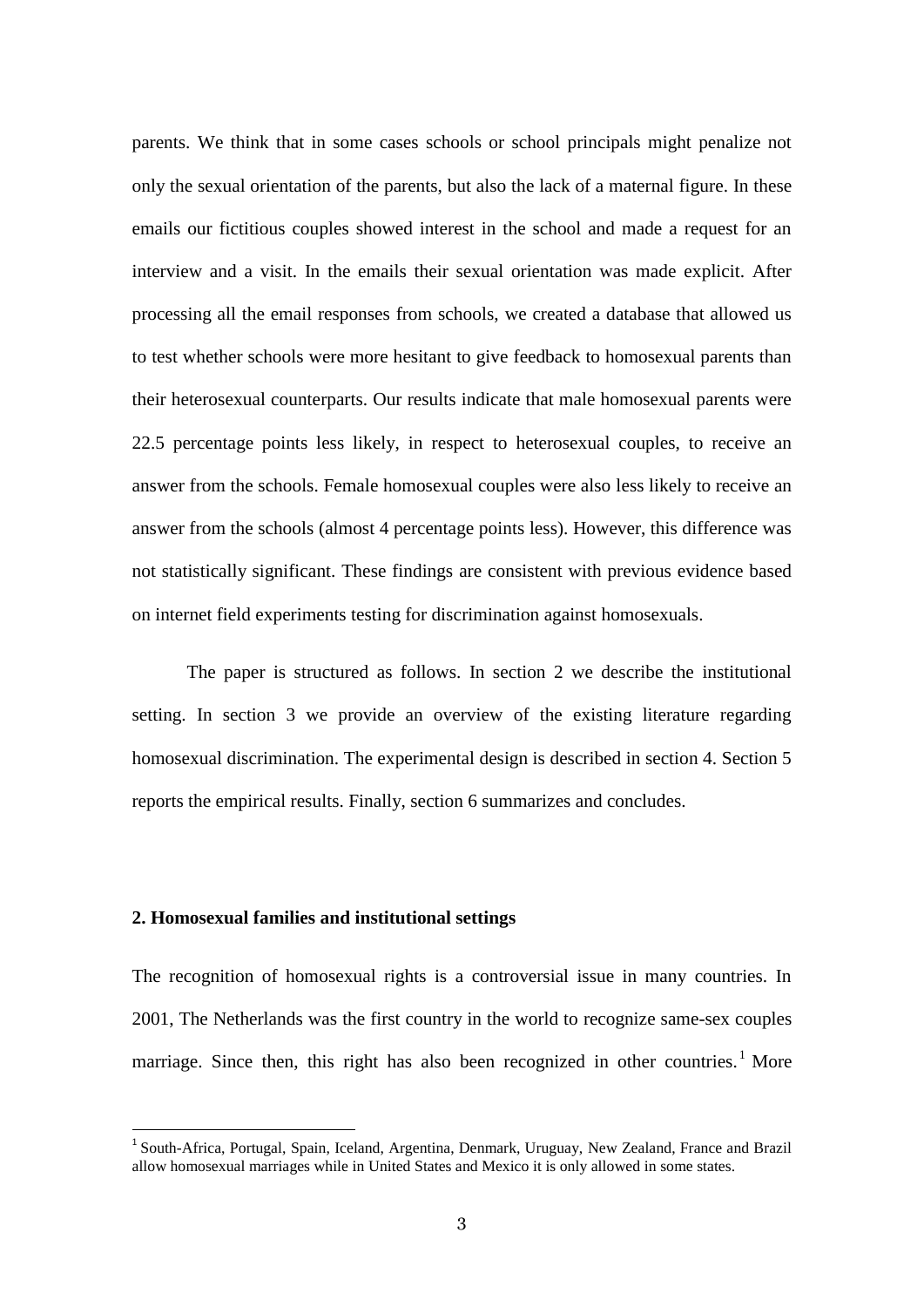recently, other countries granted homosexual couples the right to adopt children.<sup>2</sup> Both measures aim to recognize and normalize homosexual family structures. Despite these advances, there are some countries where homosexuality is still persecuted and punished, in some cases by the death penalty<sup>3</sup>.

Spain was the third country in the world (after the Netherlands and Belgium) to introduce a law recognizing marriage between same-sex couples. It was promoted by  $PSOE<sup>4</sup>$  (the left-wing party in office) and became effective on the 3rd July 2005. It faced opposition from the Catholic Church and the PP (the main right-wing party), who claimed that this law was against the Spanish Constitution and brought this case to the Spanish Constitutional Court. However, in 2012 their appeal was declined. In the same law homosexual couples were also granted the same rights to adopt children as heterosexual couples.<sup>5</sup> Since then, with the support of the main right-wing party (PP), the Catholic Church and Catholic pro-family conservative associations have organized several demonstrations against the right of homosexual couples to adopt children.

In this context, one question arises: Is the polarization reflected in Parliament also reflected in society and institutions? The European Value Study positions Spain in a middle position regarding homosexual acceptance compared to other EU15 countries.<sup>6</sup> About 20% of the Spaniards interviewed in this study declared that they do not like the idea of having homosexuals as neighbors (Figure 1). Portugal, Austria, Italy, Ireland,

1

<sup>&</sup>lt;sup>2</sup> Andorra, Argentina, Spain, Belgium, Brazil, Canada, Denmark, Norway, South-Africa, Sweden, UK, Uruguay, Finland, Germany, Israel and Slovenia allow homosexuals to adopt children, while in Australia, Mexico and the United States it is only allowed in some states.

<sup>&</sup>lt;sup>3</sup> Countries where homosexuality is punished with the death penalty are Libya, Sudan, Mauritania, Nigeria, Somaliland, Saudi Arabia, Yemen, Afghanistan, Iran and the Maldives.<br><sup>4</sup> The House of Representatives approved the law on a first round by 183 votes against 136. In the Senate

the law was rejected by 131 votes to 119. In Congress, the veto was lifted and the law finally passed by 187 votes to 147.

 $5$  Law 13/2005, article 44.

<sup>&</sup>lt;sup>6</sup> This study shows that the ex-communist European countries are by far the most homophobic.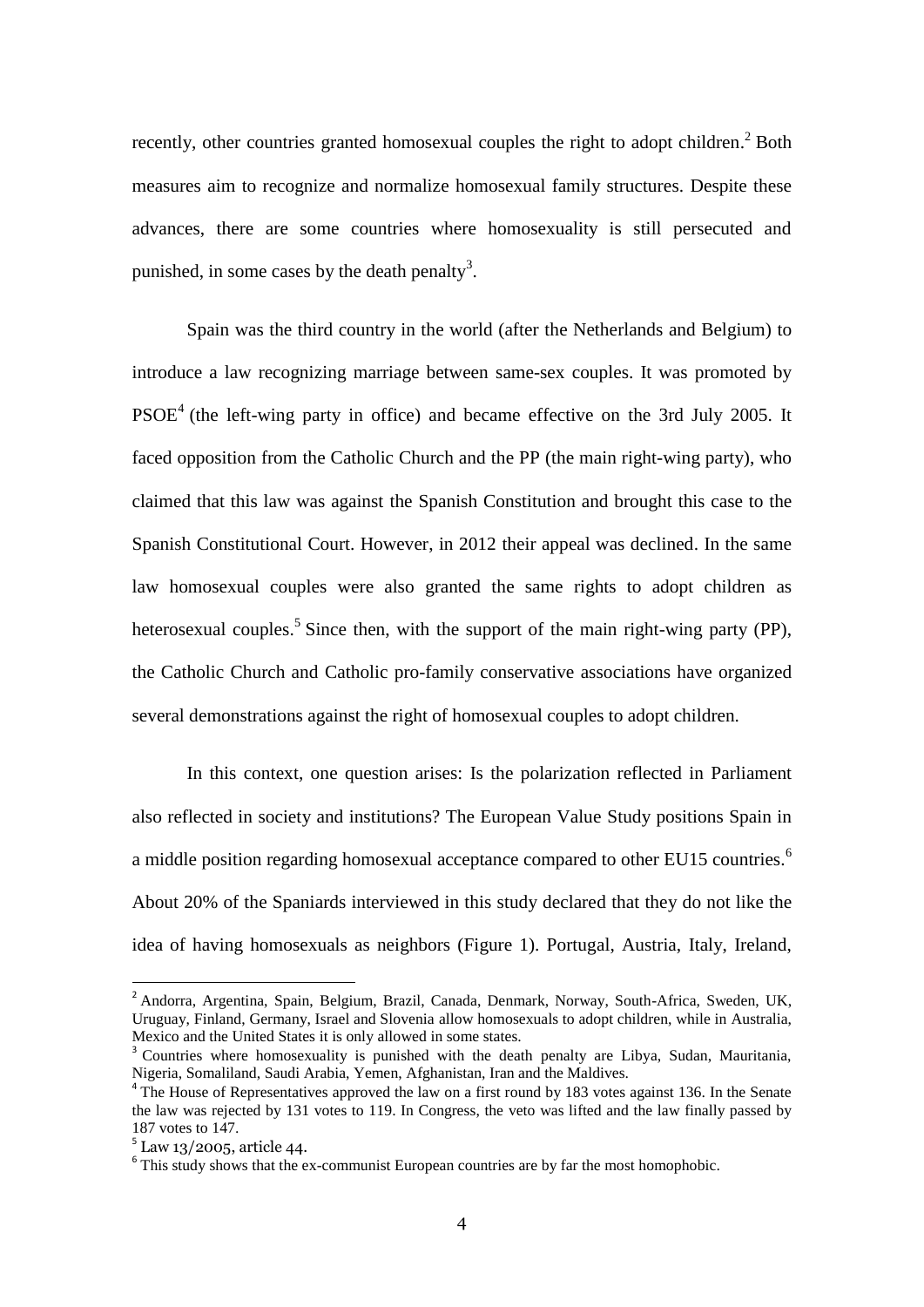Greece and Germany have exhibited higher levels of intolerance, with the Nordic countries, Netherlands, France and Belgium emerging as the most tolerant.

However, when we analyze the question of whether individuals agree with the adoption of children by homosexual couples, the results are more different across the board. Some countries that reported more tolerance of having homosexuals as neighbors now exhibit a similar or even more negative position than Spaniards towards the idea of homosexuals adopting children (Sweden, France, Finland, Denmark and Belgium). This leaves Spain as one of the most tolerant EU countries regarding this issue (Figure 2).

[Insert Figure 1, around here]

[Insert Figure 2, around here]

#### **3. Literature Review**

Although economic literature regarding sexual orientation discrimination is scarce, the existence of discrimination against homosexuals is documented in some countries. The majority of these studies are focused on differences between homosexuals and heterosexuals in the labor market. These analyses generally resort to surveys and register data and in to a lesser extent to internet field experiments. More recently, internet field experiments have also been used to detect discrimination against homosexuals in the rental housing market. As far as we are aware, there is no previous study that explores discrimination against homosexual parents on the specific issue of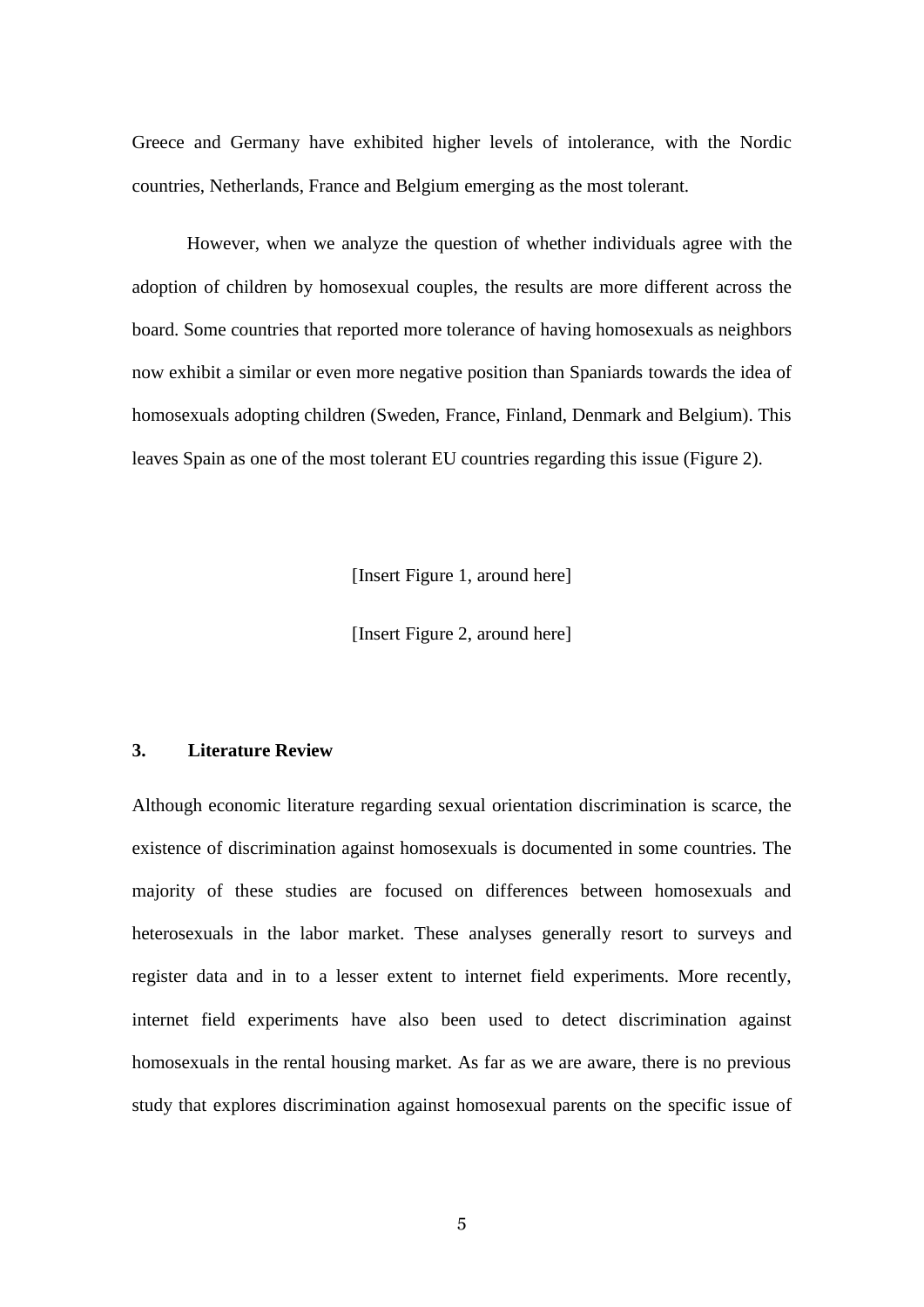their children being admitted to schools, or in any other more general issue regarding the school environment.

Using U.S. survey data, Badgett (1995) found that male homosexuals and bisexuals workers earn between 11% and 27% less than their heterosexual counterparts. However, Allegretto and Arthur (2001) found that this wage differential can be attributed in part to a penalty for being unmarried. They found that unmarried male homosexuals earn 15% less than similarly qualified married heterosexuals but only 2.4% less than unmarried male heterosexuals.

Arabsheibani *et al* (2004, 2005) conducted the first study in the UK analyzing earnings discrimination against homosexuals. They found that male homosexuals had lower earnings than similarly qualified heterosexuals while female homosexuals earned about the same and in some cases more than heterosexuals. This implies that the wage gender gap is bigger among heterosexual workers than among homosexuals. Plug and Berkhout (2004) examined whether such differences in incomes in the Netherlands occur at the beginning of working careers or whether it is a more long term phenomenon. They found that wage differentials due to sexual orientation are lower in entry level jobs; 3% less for male homosexuals and 4% more for female homosexuals compared to similarly qualified heterosexual workers.

Laurent and Mihoubi (2012) found that male homosexuals had about 6.5% lower earnings than heterosexual men. However, using German household data Humpert (2012) found the opposite. He estimated that the household income of male homosexual households was between 9% and 15% higher than that of heterosexual households, while no differences were found between female homosexual households and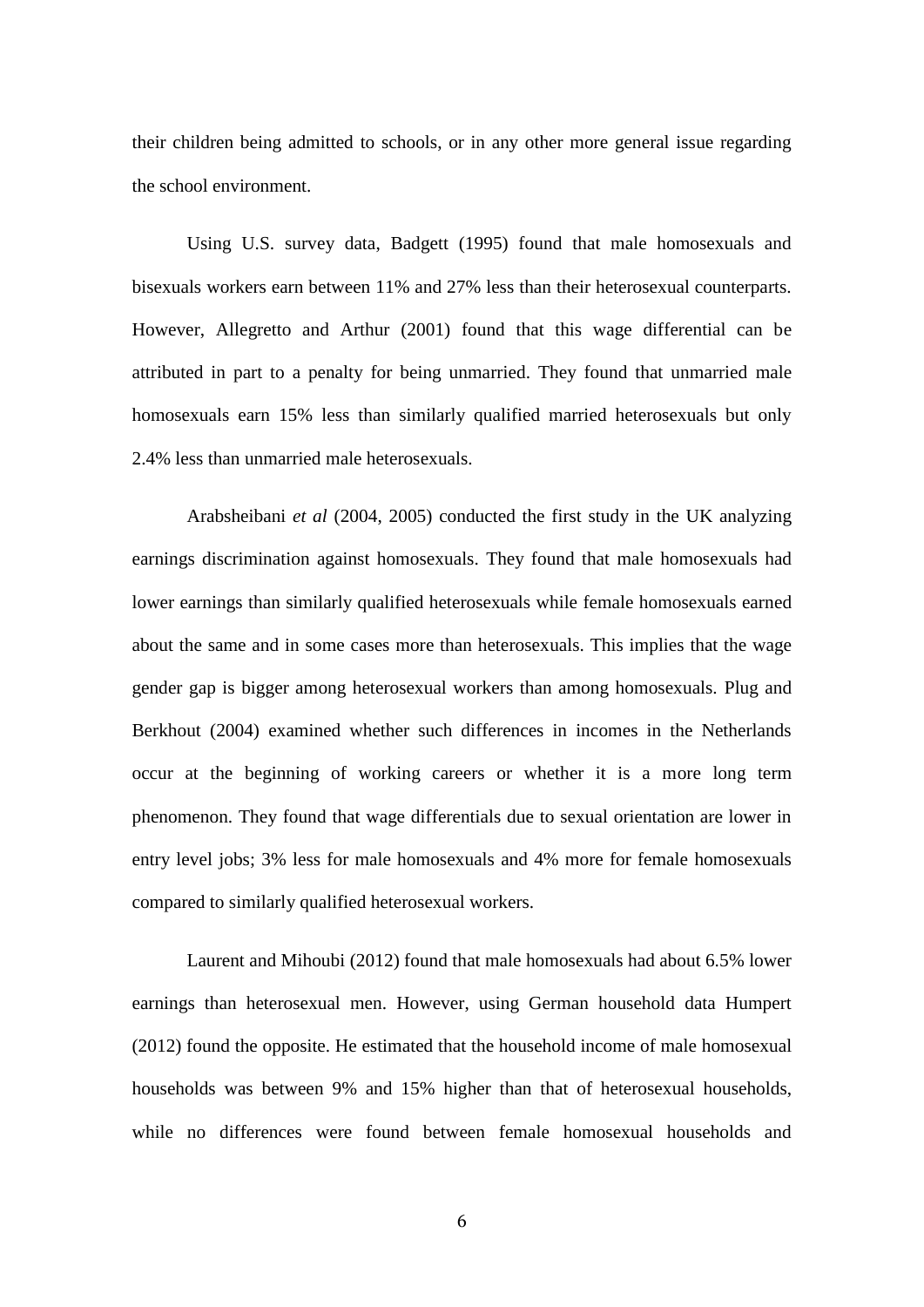heterosexual households. Plug and Berkhout (2008) observed that gays/bisexuals earned about 3-4 percent less than male heterosexual workers. However, they point out that this result is driven by selection and not by discrimination. More recently, using Australian data, Plug et al. (2014) found evidence that gay and lesbian workers shied away from prejudiced occupations, which supports the prejudice based theories of employer and employee discrimination against gay and lesbian workers.

The results of labor market outcomes based on survey and register data have limitations in order to detect discrimination against homosexuals. First, sexual orientation is not generally observable or declared. This might not be known by other co-workers or employers. Therefore, any potentially discriminatory attitude towards them cannot be observed. Secondly although survey and register data often asks individuals to report if they have had any same-sex sexual relations during their life, this might not give an accurate identification of homosexuality. With internet field experiments it is possible to overcome these identification problems. Using this approach we can create situations in which the individuals are interacting with fictitious homosexual individuals who clearly reveal their sexual orientation. Existing internet field experiments intended at detecting discrimination against homosexuals are basically focused on labor and housing market outcomes. Despite the literature being scarce, all the studies report one unequivocal finding: male homosexuals are discriminated against in the labor and the rental housing markets, while in the case of female homosexuals the evidence of discrimination remains inconclusive.

Ahmed et al. (2008b) carried out a field experiment in Sweden to analyze whether homosexual couples showing interest by email in renting a flat were less likely to receive feed-back from private landlords than heterosexual couples. They found that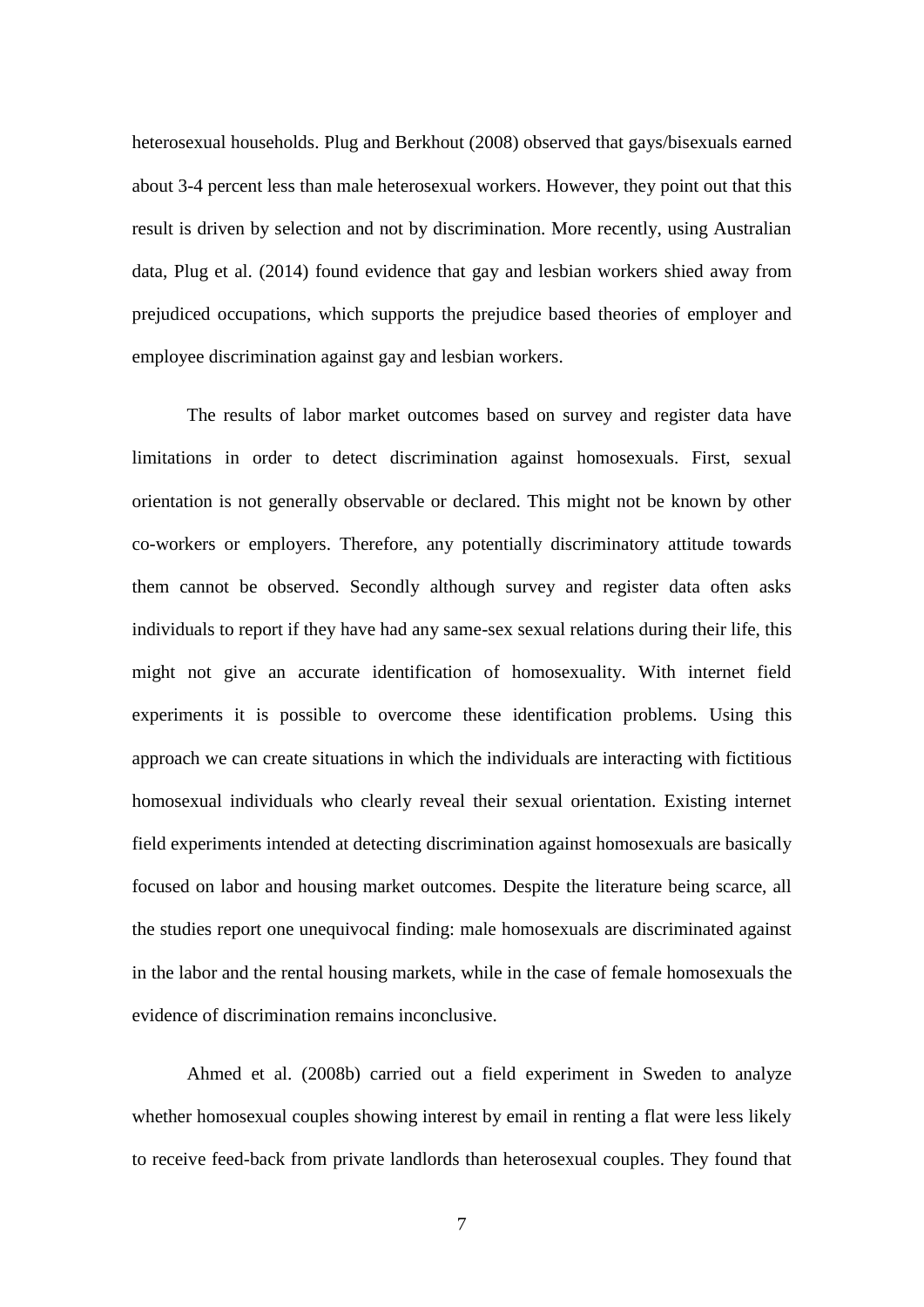male homosexual couples had a lower response rate from landlords than heterosexuals. However, Ahmed et al. (2008b) found no different treatment by landlords between female homosexual couples and heterosexuals.

Regarding the labor market, several internet field experiments aimed at detecting sexual orientation discrimination in the hiring process. These studies report discrimination against both male and female homosexuals. Adam (1981) found evidence of discrimination against male homosexuals applying for articling positions in Ontario law firms. Weichselbaumer (2003) observed that in Germany female homosexuals received less interview requests than female heterosexuals with the same skills. Tilcsik (2011) conducted the first large-scale audit study in the United States regarding sexual orientation discrimination. Fictitious résumés were sent to job postings in different states. In some résumés the individual homosexual condition was randomly signaled by mentioning that the candidate had experience in gay campus organizations. The author found discrimination against those who revealed their homosexuality. Ahmed et al. (2013) found that sexual orientation discrimination exists in the Swedish labor market. They observed that the gay male applicant was discriminated against in typical male-dominated occupations, whereas the lesbian applicant was discriminated against in typical female-dominated occupations.

#### **4. Experimental design**

The experiment was conducted in March 2013 in Catalonia (Spain), during the primary school pre-registration period. We obtained the corporate mail of all Catalan schools from the Catalan regional educational authority. In our experiment we only consider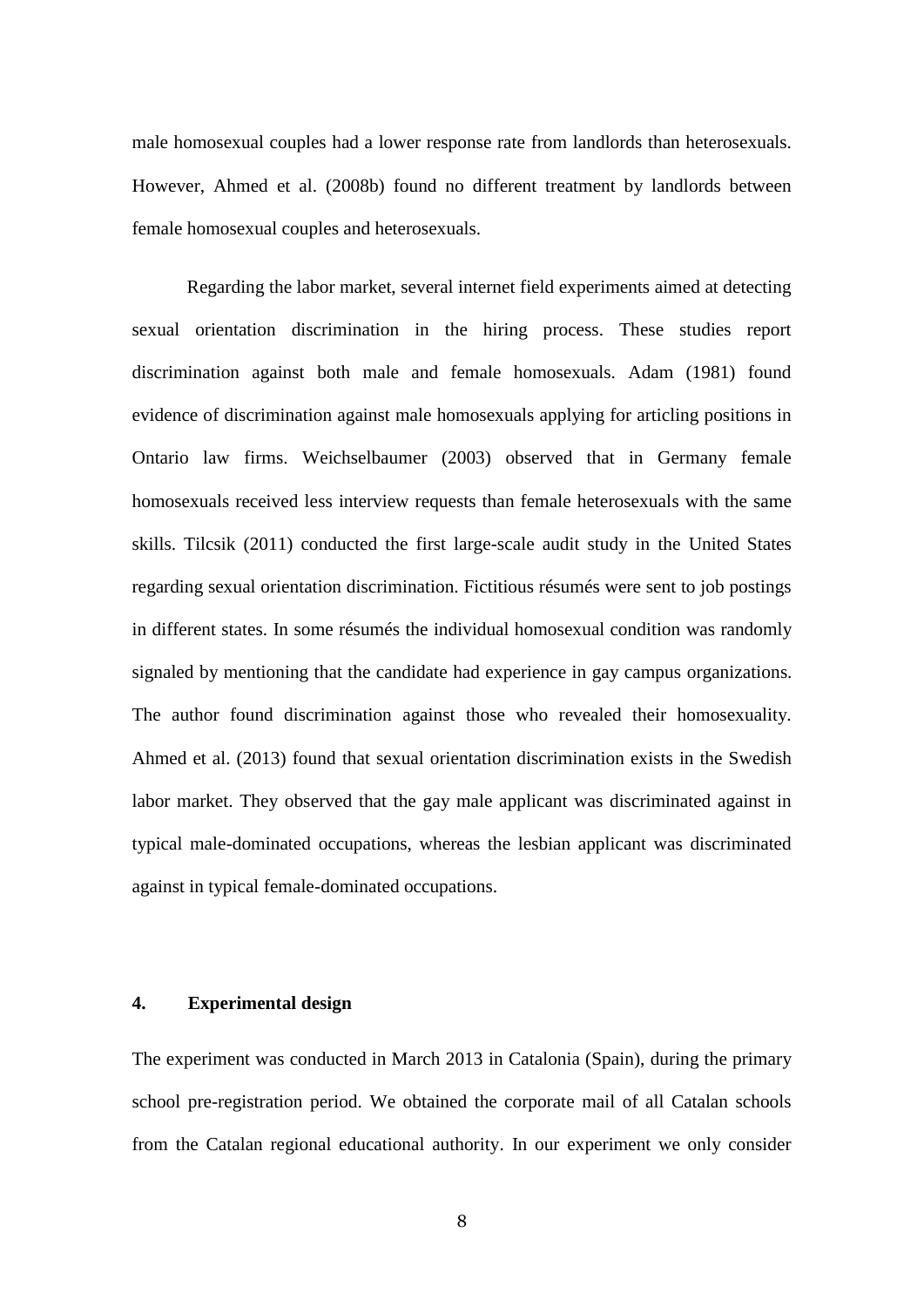private schools,<sup>7</sup> keeping public schools out of the study. We proceed like this because the admission of children in public schools is not discretionary and children residing in a given district are automatically assigned to the closest public school to their home address in that district. This leaves us with a total number of 610 schools.

Our experiment consists of contacting schools by email and requesting an interview or a visit to the school. We resort to an internet field experiment because we are interested in studying the non-influenced behavior of the participants, which is only possible if participants do not know ex-ante that they are participating in the study. This methodology also allows us not only to reach all the schools with a remarkably low level of effort and time, but also because it makes feedback with schools easier.

We created three fictitious couples; one heterosexual, one male homosexual and one female homosexual. Since the experiment was conducted on the internet we just needed to create an e-mail address for each type of couple where schools could respond, and a name for the fictitious applicants and their respective daughters. We choose a daughter instead of randomly assigning a son or a daughter to minimize experiment costs and also because of the inexistence of schools that segregate by gender. We also think that there is no reason to think that schools could change their behavior depending on the gender of the children. Choosing a name for the corresponding applicants was an important part of this field experiment. In order to avoid any undesirable origin bias, we randomly assigned a common Spanish name to each couple and their corresponding daughter<sup>8</sup>. These are typical Spanish names, which are also gender unique. The next step was to create and assign an email address to each fictitious couple. We decided to

**.** 

<sup>7</sup> Among these private schools we can divide the sample into schools receiving public funding (*concertadas*) and schools without public funding.

 $8$  Names were randomly selected from the ten most common Spanish names, obtained from Spanish Bureau of Statistics (INE).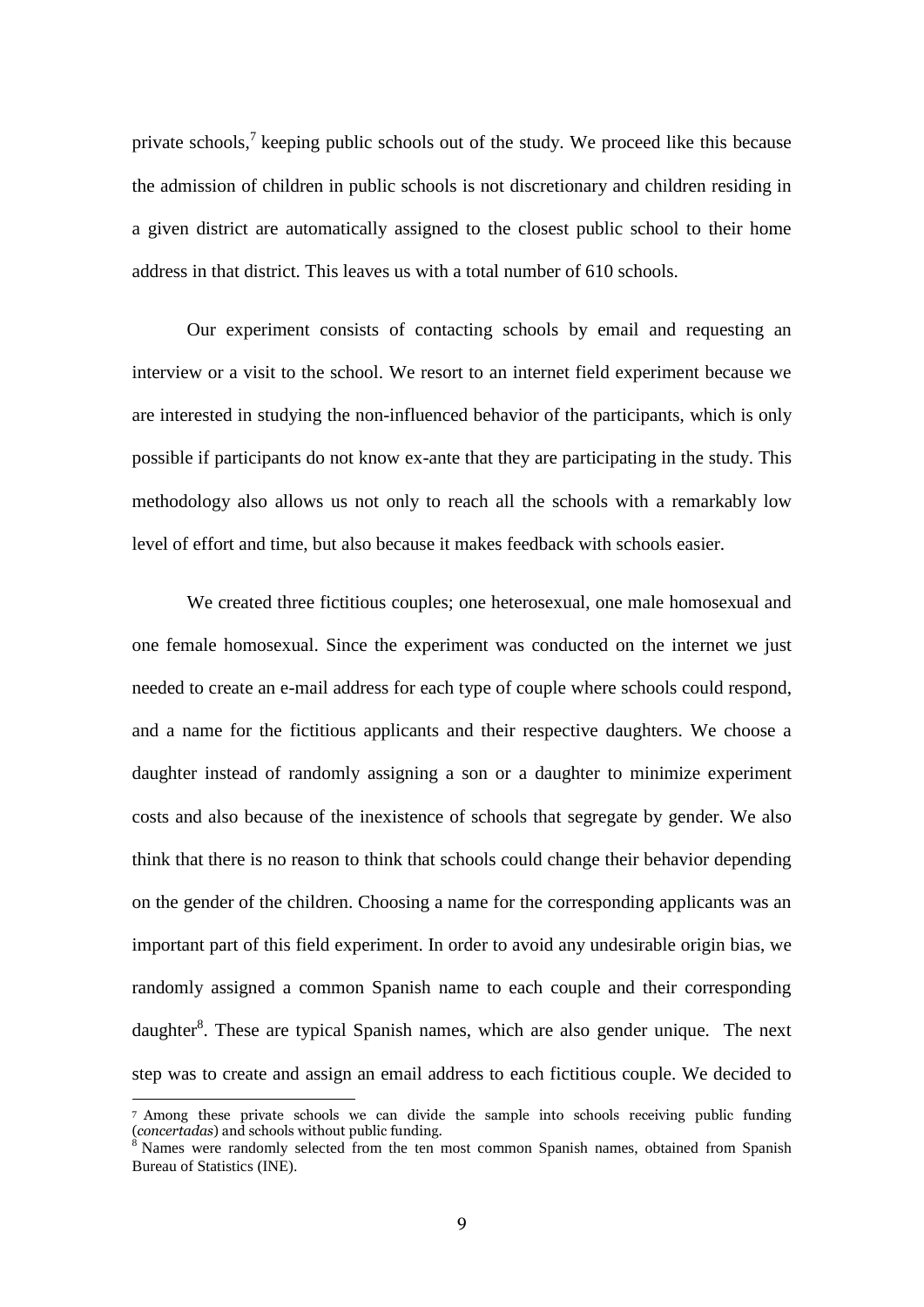use the same email provider (Gmail) and the three email addresses had the following structure: name.surname.number@gmail.com.

In order to test both male and female sexual orientation discrimination, each school received two e-mails; one from a heterosexual couple and the other from a gay or lesbian couple. In order to avoid any bias, emails from gay or lesbian couples accompanying the emails from the heterosexual couples where assigned randomly to half of the schools. Although proceeding like this we lose half of the sample for each type of homosexual couple, we gain experimental credibility and stringency. We think that schools might find suspicious receiving the three emails (gay-lesbian-hetero). The order in which each e-mail was sent (heterosexual-homosexual or homosexualheterosexual) was also randomized. The emails were sent to each school with three days of difference.

We designed templates of the three emails to be sent. We generated three different emails where the sexual orientation of the couple was made explicit. Thus, all emails had the following structure: a heading with a greeting by both members of the couple, a comment pointing out that the child belongs to both and where they show interest in enrolling the child in that school, a request for an appointment to have an interview and visit the school, and finally a closing statement signed by both members of the couple. Sexual orientation of the couple is made explicit by combining male/female, male/male and female/female names in the closing of the email. All three emails had a different content but were written in a way that did not reveal further information that might have an influence on the probability of response. An example is the following: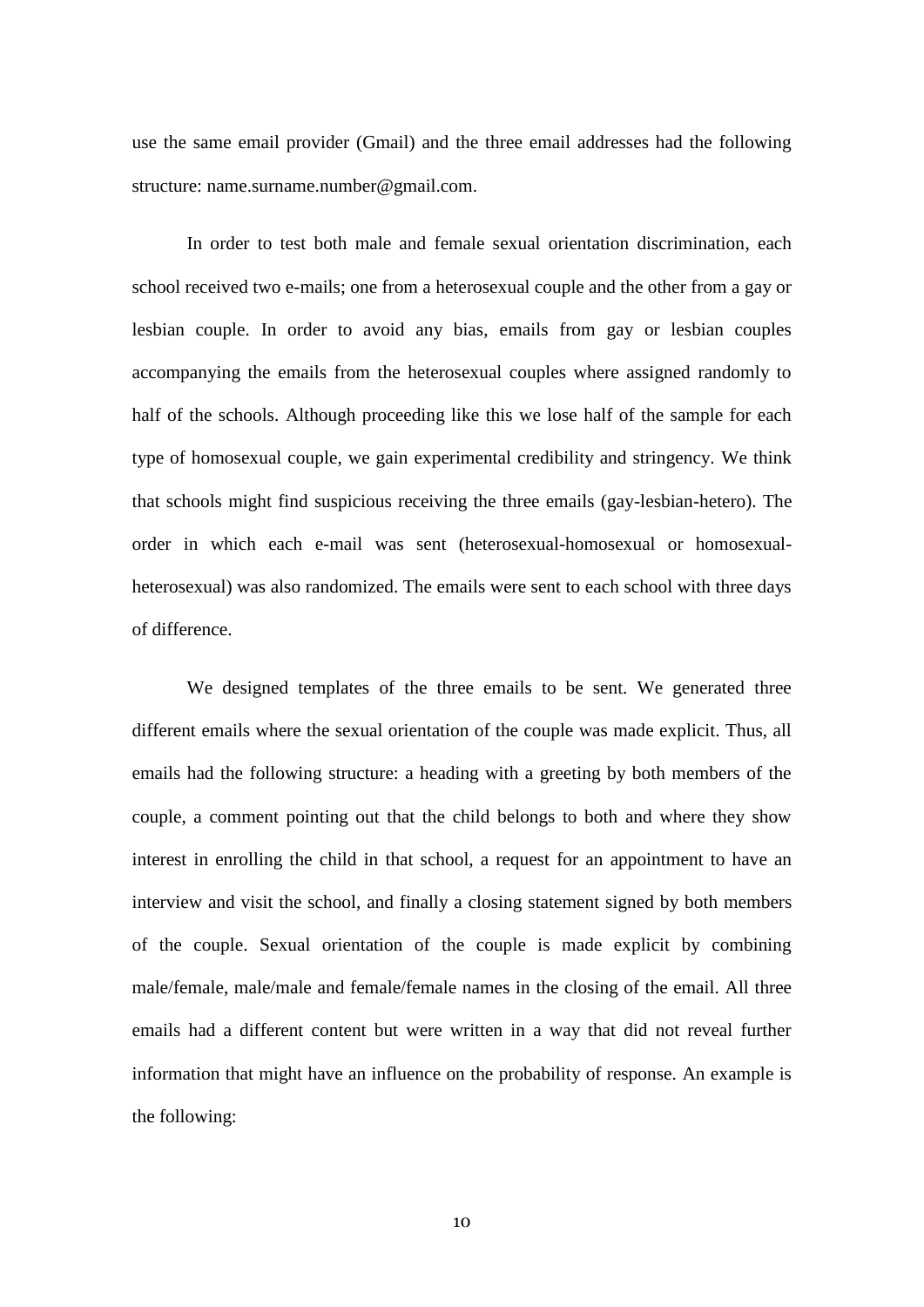Hello,

We are XXX and YYY and we are looking for a school for our 5 year old daughter ZZZ. She begins the first grade in the next academic year. We are considering this school as an option. Would it be possible for us to meet and visit the school?

Sincerely,

XXX and YYY

In order to avoid gender bias, for schools receiving an e-mail from the male homosexual and heterosexual couples, both e-mails were signed first by a man. On the other hand, for schools receiving e-mails from female homosexual and heterosexual couples, both emails were signed by a woman. In order to avoid any undesired problem for schools, any invitation received was rapidly declined. When the pre-registration period concluded we processed all the responses and created a database with all the potential outcomes (response and invitations from schools), information regarding schools (private/semiprivate, laic/Catholic and city size) and information regarding the person signing the response (gender and school position).

#### **5. Results**

#### *5.1. Descriptive analysis*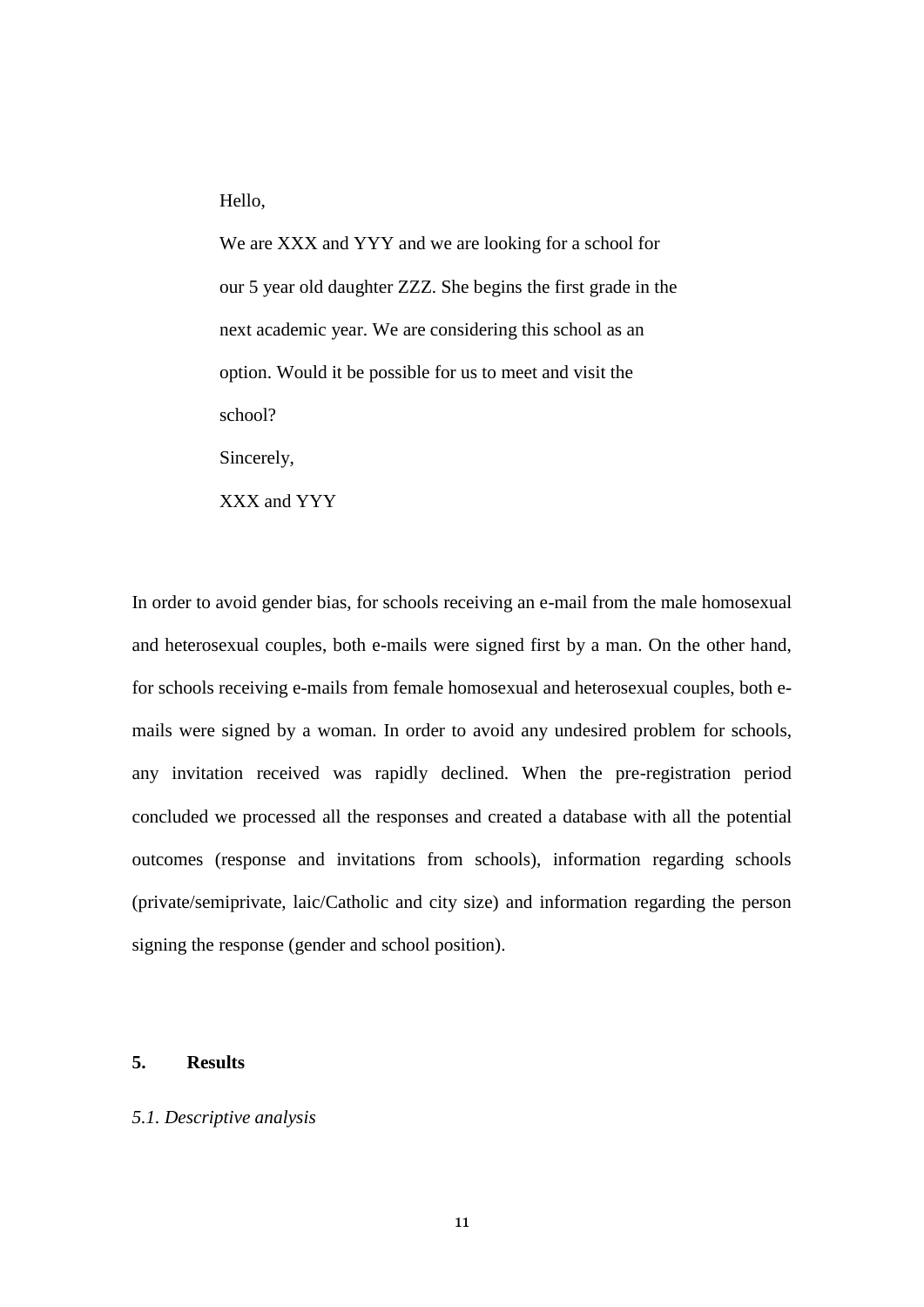In Table 1 we show the distribution of replied emails. 24% of the schools that received hetero/gay paired emails did not replied to any of the two fictitious couples, whereas this percentage was of 30% for the lesbian/hetero paired email. However, 36% and 42% replied both fictitious couples in both pair of emails, respectively. The difference between the proportions of schools that replied only heterosexual couples and only male homosexual couples is of 22.3% (31.1% vs. 8.9%), while this difference for the case of hetero/lesbian couples is of 3.3% (15.6% vs. 12.3%).

#### [Insert table 1, around here]

Table 2 shows the distribution of responses/invitations and the test of differences in proportions for these variables between male homosexual and heterosexual couples. In order to obtain a variable "response", we do not distinguish whether the response is positive or negative. We find that those schools that received emails from heterosexual and male homosexual couples (305), seemed to be more hesitant to have feedback with male homosexuals than with heterosexual couples, 67.2% vs. 44.9%. The gap of 22.3% in the response rate was statistically significant at any significance level. The results regarding invitations to parents to visit the school were quite similar. 63.9% of the heterosexual couples received an invitation, while the figure for male homosexual couples was  $42.2\%$ . The gap in the invitation rate  $(21.7\%)$  was again statistically significant at any significant level. In Table 3 we repeat the same analysis but now we compare the feedback of schools with heterosexual and female homosexual couples. In this case, we did not observe statistically significant differences in neither the response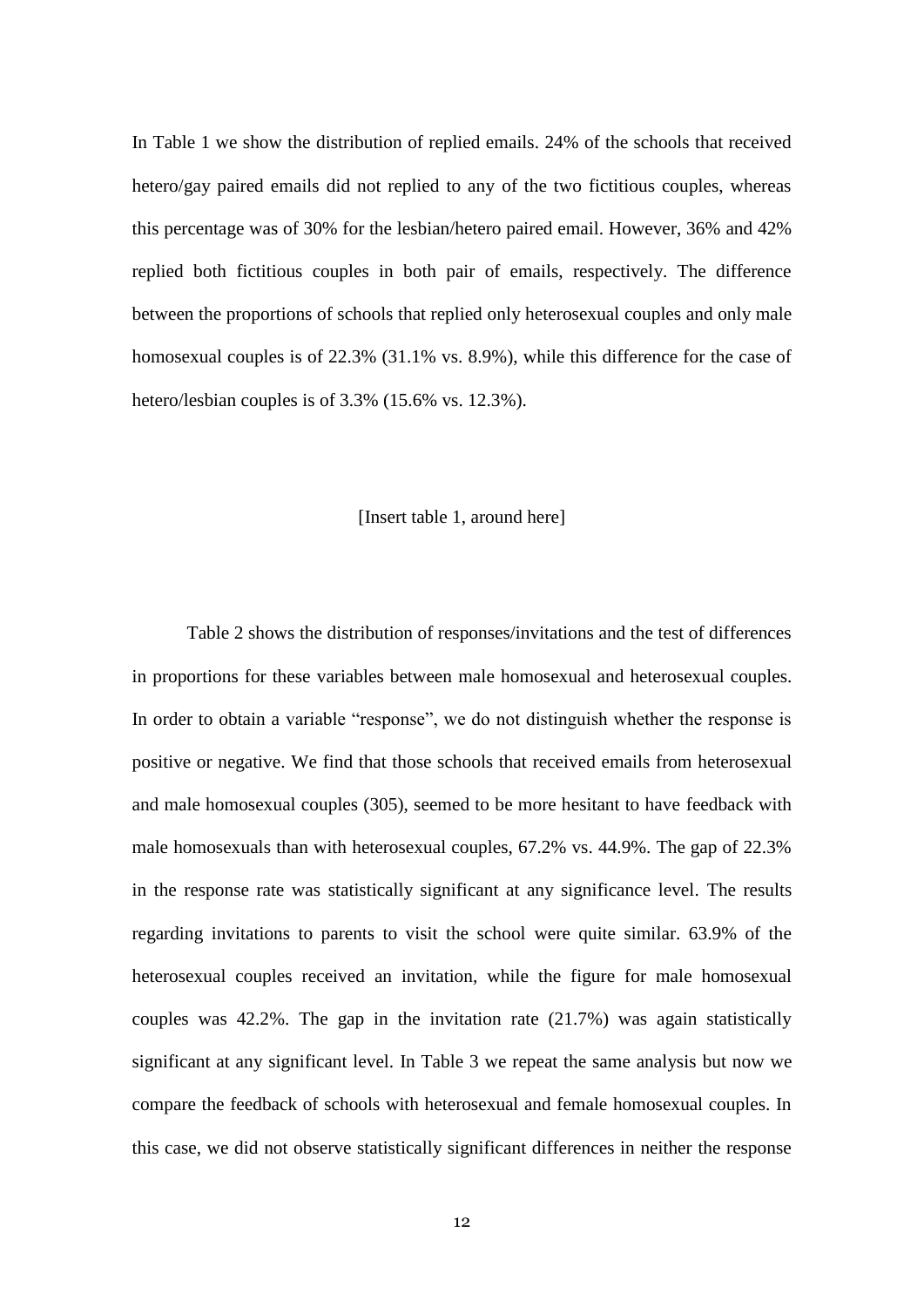rate nor the invitation rate, thought in both variables there was a positive gap in favour of heterosexual couples, 3.4% (57.87% vs. 54.4%) and 3.3% (55.1% vs. 51.8%), respectively.

[Insert table 2, around here]

[Insert table 3, around here]

Other variables, which will be used as independent variables in the econometric analysis, are described and summarized in table 4. For the sample of schools receiving emails from heterosexual and men homosexual couples, about 66.5% of schools are religious (Catholic) and about 96% semi-private. The sample of schools receiving emails from heterosexual and women homosexual couples had similar characteristics. About 62.7% of schools are religious (Catholic) and 94% are semi-private. Therefore, it is worth noting that the majority of the schools in the sample are semi-private and more than a half are religious institutions. Around 28% of the schools are located in Barcelona city.

[Insert table 4, around here]

From most of the emails that were replied, we were also able to know who responded the email. This allowed us crate two variables picking up the gender and the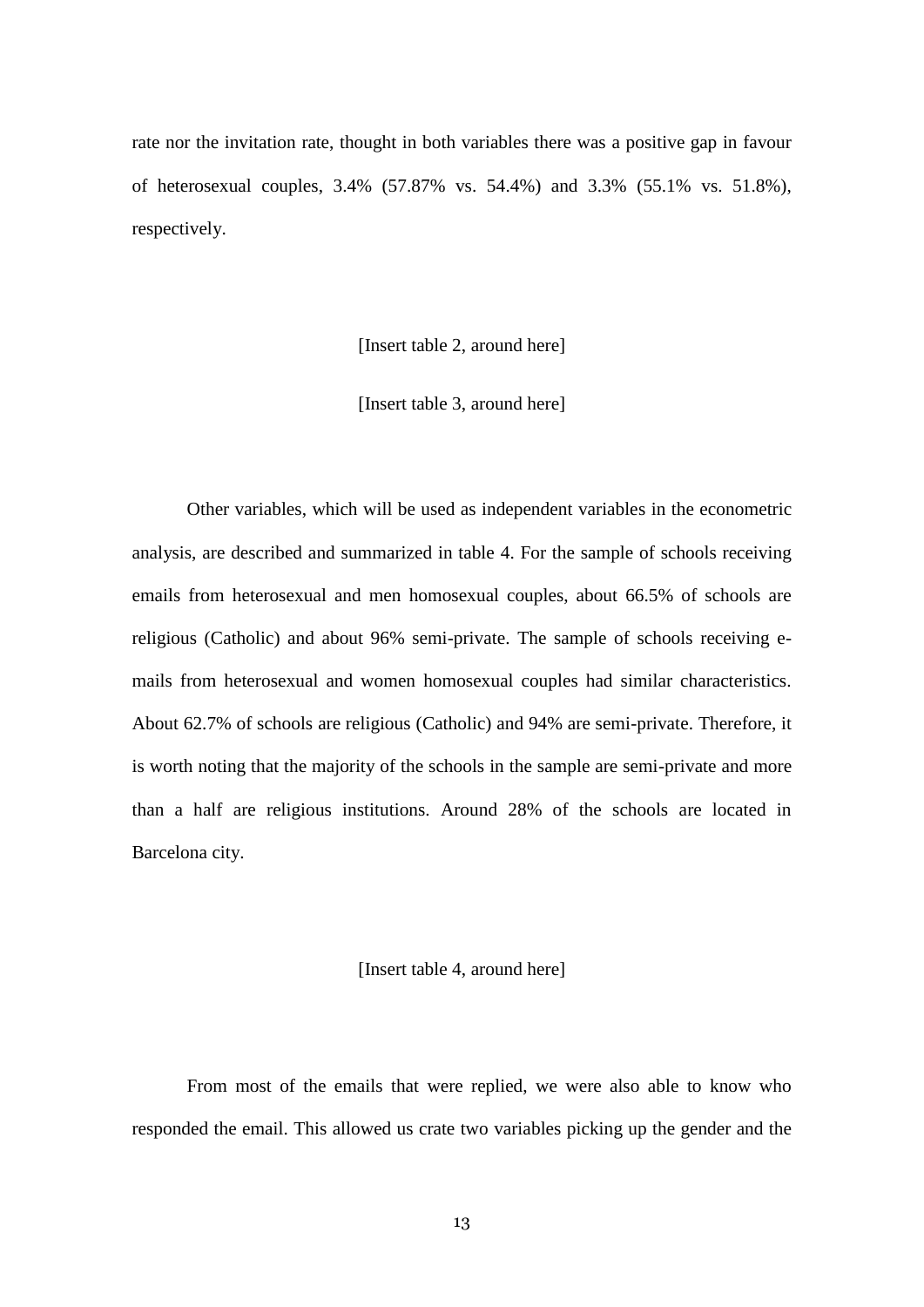administrative position in the school of the respondent (principal or secretary). In table 5 we report the distribution of gender/position of the email respondent and the test of differences in proportions for these variables between male homosexual and heterosexual couples. Among those responded emails from schools that received the hetero-gay paired emails, we do not observe statistically significant differences according to the gender and position of the respondent between emails responded to gay and hetero couples. Results regarding responses from schools that received the heterolesbian paired emails are qualitatively the same as the ones regarding the hetero-gay paired emails (see table 6).

[Insert table 5, around here]

[Insert table 6, around here]

#### *4.2. Econometric analysis*

In table 7 we show the results of the estimates of the probability of receiving a response (column 1 and 2) and an invitation (column 3 and 4), but now controlling for the type of school (private or semi-private), religious orientation (Catholic or lay) and the school's location (city size). To estimate the determinants of these probabilities we resorted to the probit model. In order to facilitate interpretation we reported estimated marginal effects instead of estimated coefficients. The results underline what was already established in the previous descriptive analysis. After controlling for the set of covariates regarding school characteristics, we observe that for male homosexual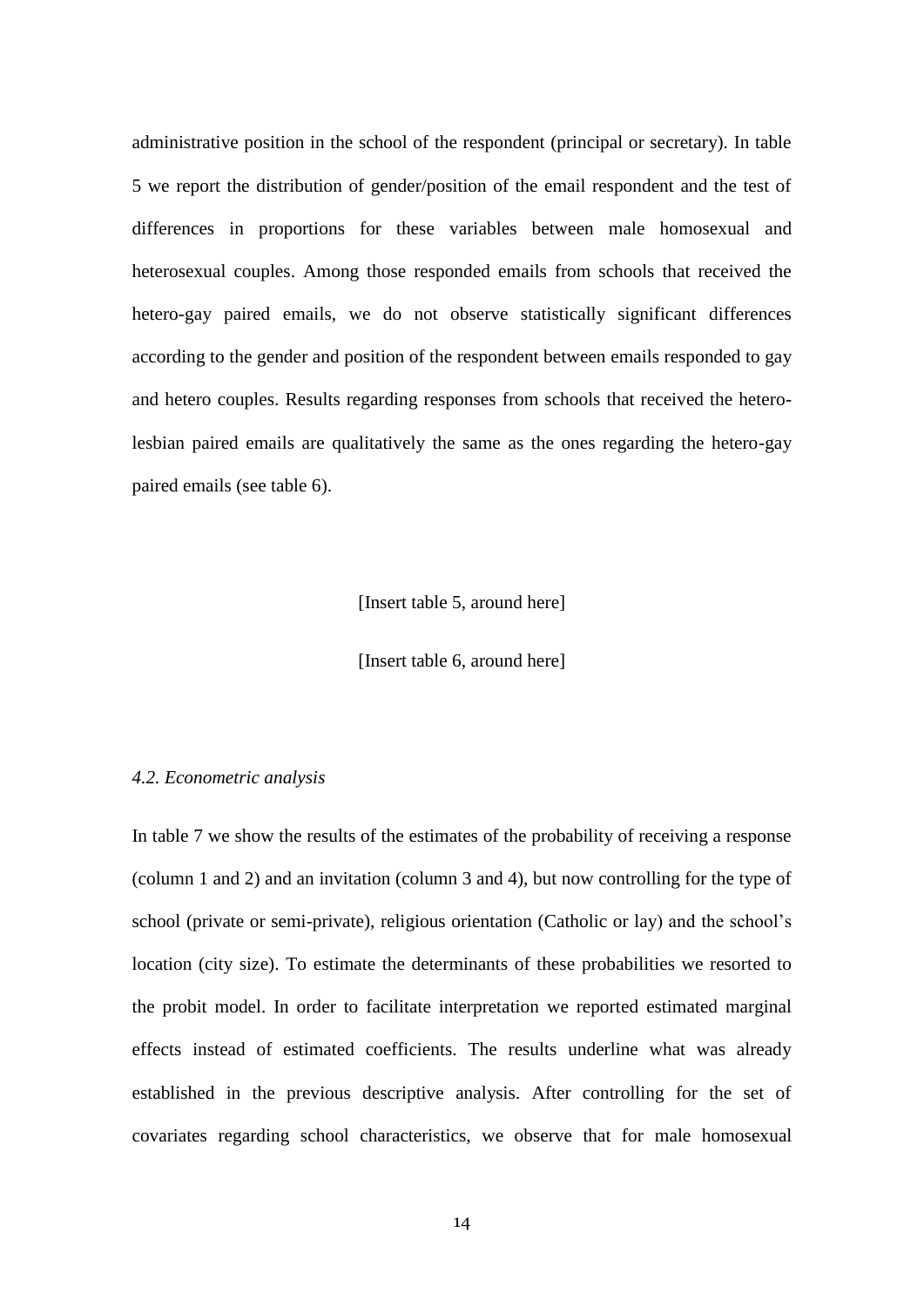couples the probability of a response is 22.5 percentage points lower than for heterosexual couples (column 1). Results regarding the probability of receiving an invitation (column 2) are practically identical. For male homosexual couples the probability of receiving an invitation is 22 percentage points lower than for heterosexual couples. In both cases the estimated marginal effects are statistically significant at any significant level.

When we compare female homosexual with heterosexual couples, we observe that the probability of a response (column 3) and the probability of receiving and invitation (column 4) is 3.4 percentage points lower for the first than for the latter group. However, in both cases estimated marginal effects were not statistically significant. We also observed that none of the covariates picking up school characteristics (catholic/laic, private/semiprivate and city size) are statistically significant in any of the alternative models. Only three of the city size dummies have turned out to be statistically significant at 10 percent significance level (column 1 and 3), but any regular pattern can be inferred from this results. Although it is not shown in the results, we also estimated alternative models that included interactions between the homosexual status of the parents and the the characteristics of the schools. However, none of these interactions provided a statistically significant effect.

#### [Insert table 7, around here]

We also run a probit regression with the sample of responded emails. This analysis was intended at exploring whether respondent's gender and his/her administrative position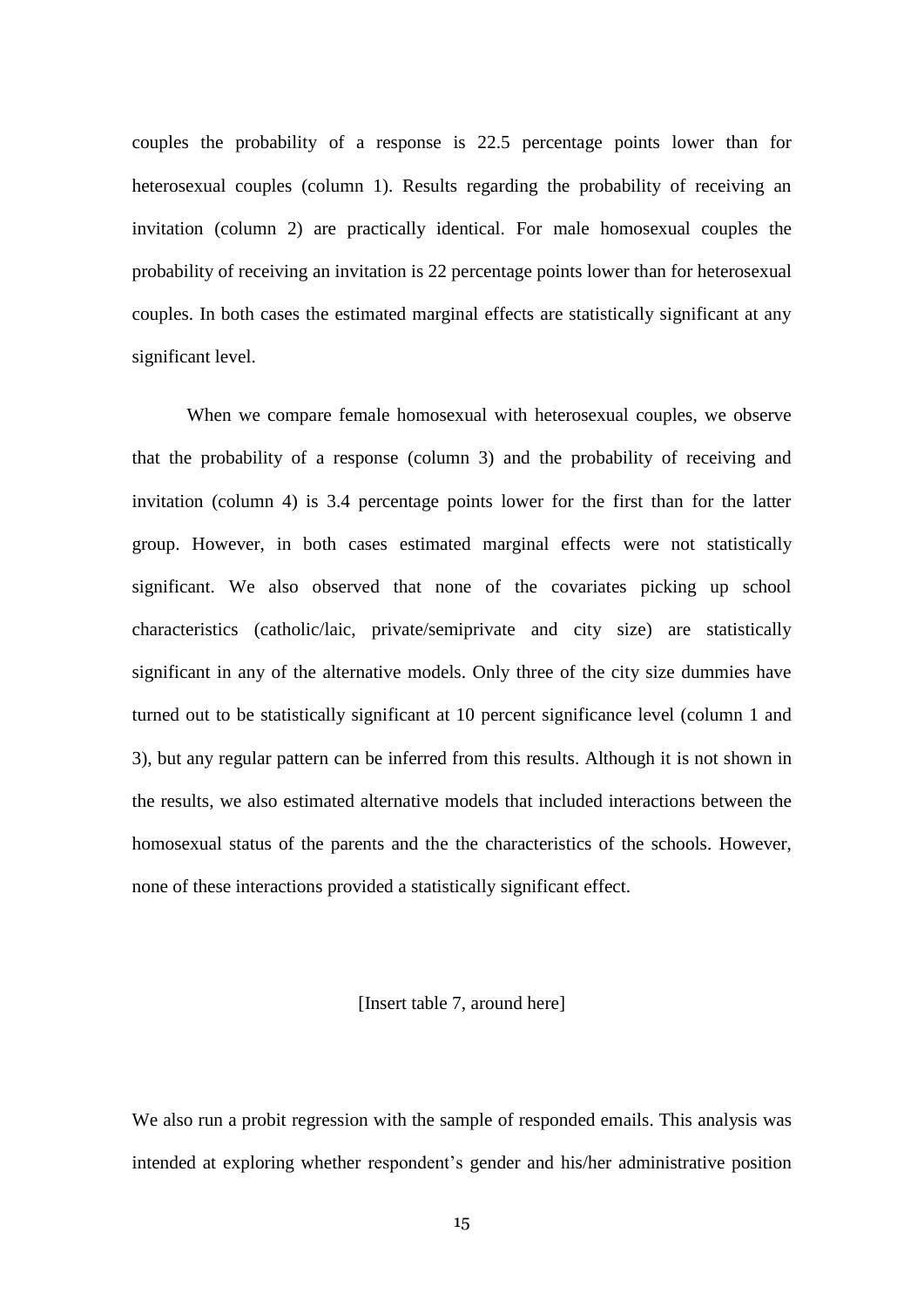(principal or secretary) was determinant in the probability of responding to gay or lesbian vs. heterosexual couples. In this regression we also control for the characteristics of the schools. As it is already shown in table 5 and 6, we observe that neither the characteristics of the school nor the characteristics of the respondent were significant in determining this probability.

So far, our econometric results regarding how schools interact with parents according to their sexual orientation have backed up most of the previous evidence regarding discrimination against homosexual individuals in other contexts: wage differentials (e.g. Plug and Berkhout 2004; Ahmed and Hammarstedt 2010) or housing markets (e.g. Ahmed and Hammarstedt 2008a, Ahmed et al. 2008b). These studies also found evidence of discrimination against male homosexuals but not against female homosexual.

#### **6. Conclusions**

In this paper, we test for the first time whether schools are more hesitant to conduct feedback with homosexual than with heterosexual parents. In order to do so we resort to an internet field experiment with schools during the children's pre-registration period in Catalonia (Spain). We observe that male homosexual parents are 22.5 percentage points less likely to receive an answer from schools than heterosexual couples. However, differences in the response rate from schools between women homosexual and heterosexuals were not statistically significant. This evidence coincides with what is found in previous studies analyzing the existence of discrimination against homosexual in other fields. Of course, we cannot ensure that if we formally apply for the admission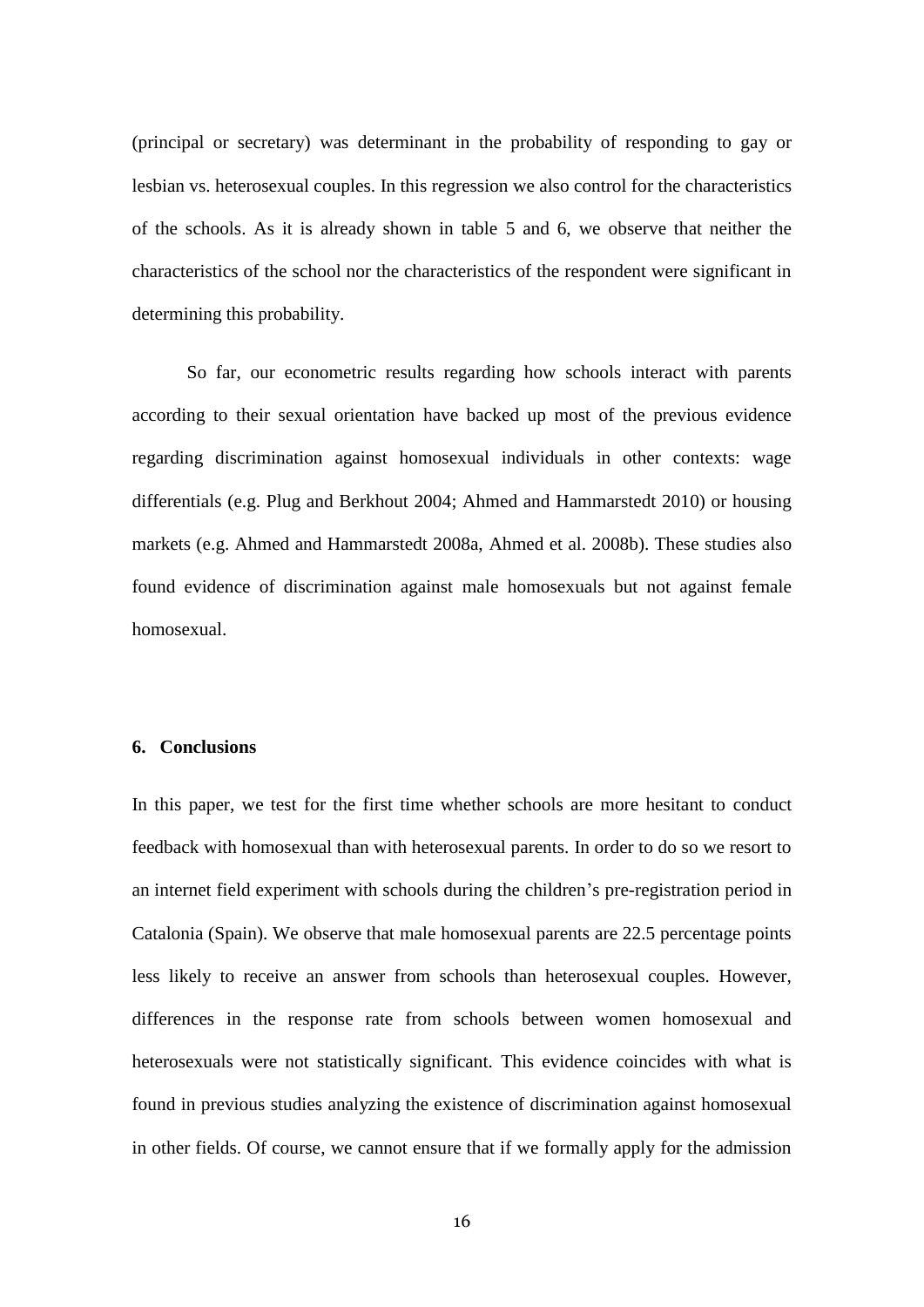of the children of our fictitious homosexual parents in that schools, these applications would be turned down in the same proportion that we estimate here. However, it seems to us that the fact that schools are more hesitant to interact with gay couples than with heterosexual couples is indicative that some kind of subtle discrimination from schools or school principals against male homosexual couples might exist. However, this result, combined with the fact that we do not find significant differences between heterosexual and female homosexual couples, suggest that male homosexual couples might be penalized not only because their sexual orientation but because of the lack of a maternal figure. Still, this is a way of discriminating.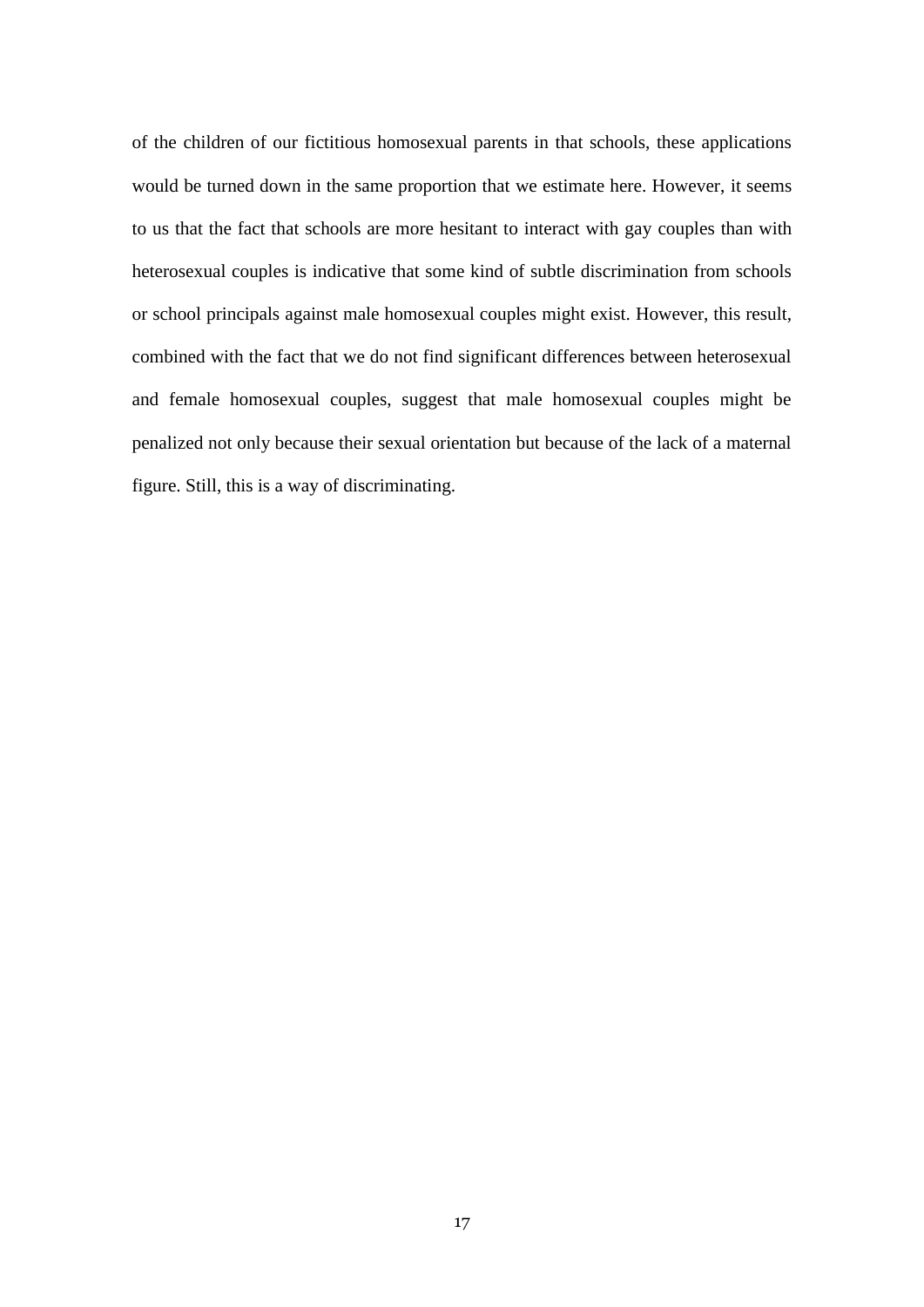#### **References**

- Adam, B.D., 1981. Stigma and Employability: Discrimination by Sex and Sexual Orientation in the Ontario Legal Profession. *The Canadian Review of Sociology and Anthropology, 18(2), 216-221.*
- Ahmed, A.M., Hammarstedt, M., 2008a. Detecting discrimination against homosexuals: evidence from a field experiment on the Internet. Economica 76, 588-597.
- Ahmed, A. M., Andersson, L., Hammarstedt M., 2008b. Are lesbians discriminated against in the rental housing market? Evidence from a correspondence testing experiment. Journal of Housing Economics 17, 234-238.
- Ahmed, A. M., Andersson, L., Hammarstedt M., 2013. Are gay men and lesbians discriminated against in the hiring process? Southern Economic Journal, 79(3): 565–585
- Allegretto, S.A., Arthur, M.M., 2001. An empirical analysis of homosexual/heterosexual male earnings differentials: unmarried or unequal? Industrial and Labor Relations Review 54, 631-646.
- Arabsheibani, G., Marin, A., Wadsworth, J., 2004. In the pink. Homosexualheterosexual wage differentials in the UK. International Journal of Manpower 25, 343-354.
- Arabsheibani, G., Marin, A., Wadsworth, J., 2005. Gay pay in the UK. Economica 72, 333-347.
- Badgett, L., 1995. The wage effects of sexual orientation discrimination. Industrial and Labor Relations Review 48, 726-739.
- Humpert, S., 2012. Somewhere over the rainbow: Sexual orientation discrimination in Germany. University of Lüneburg, Working papers series in Economics nº245.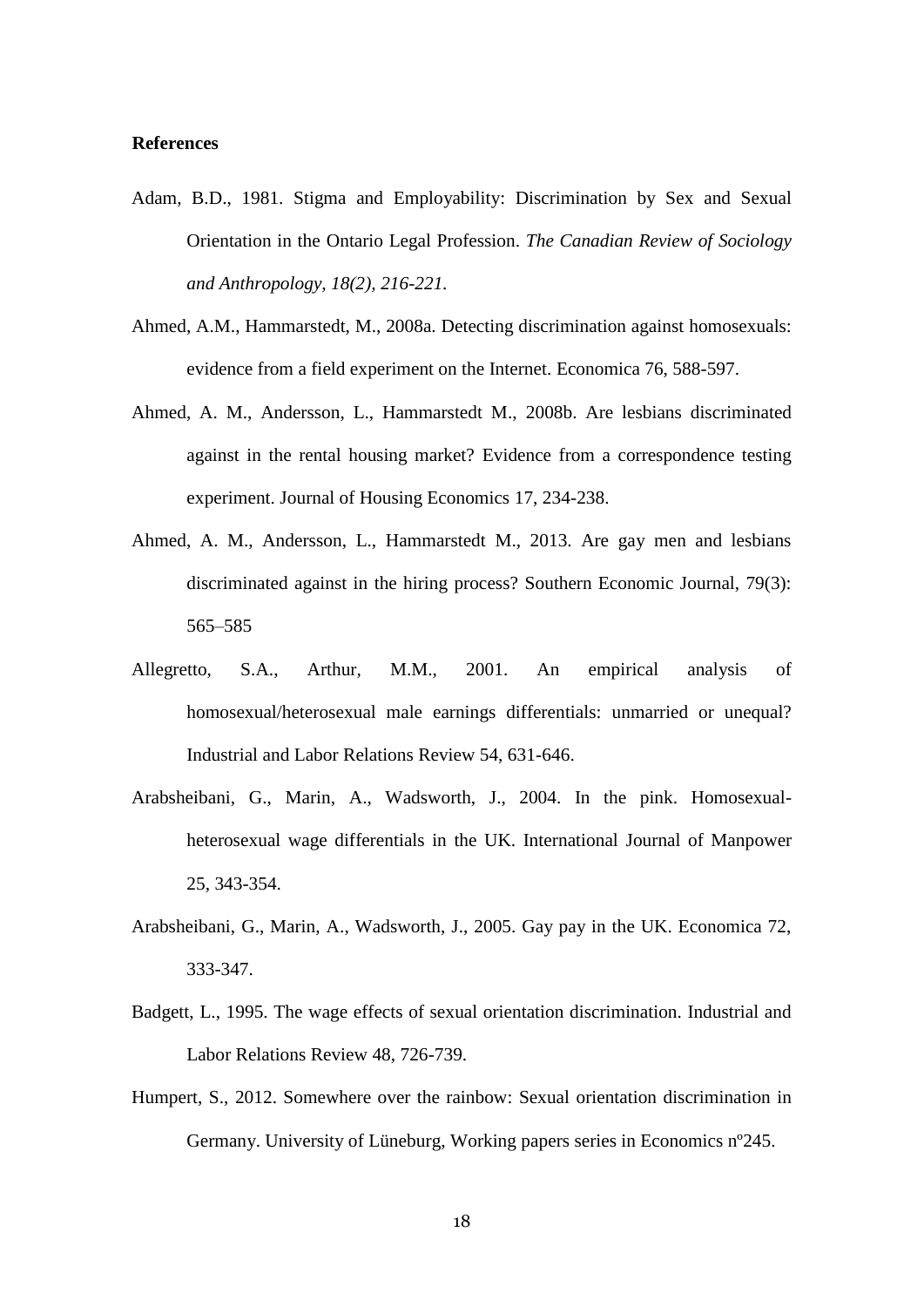- Laurent, T., Mihoubi, F., 2012. Sexual orientation and wage discrimination in France: The hiden side of the rainbow. Journal of Labor Research 33-4, 487-527.
- Plug, E., Berkhout, P., 2004. Effects of sexual preferences on earnings in the Netherlands. Journal of Population Economics 17, 117-131.
- Plug, E., Berkhout, P., 2008. Sexual orientation, disclosure and earnings, IZA DP No. 3290, Bonn, Germany.
- Plug, E., D. Webbink and N. Martin, 2014. Sexual Orientation, Prejudice and Segregation. *Journal of Labor Economics,* forthcoming).
- Tilcsik, A., 2011. Pride and Prejudice: Employment discrimination against openly gay men in the United States. American Journal of Sociology 117(2): 586–626.
- Weichselbaumer, D., 2003. Sexual orientation discrimination in hiring. Labour Economics 10 629-642.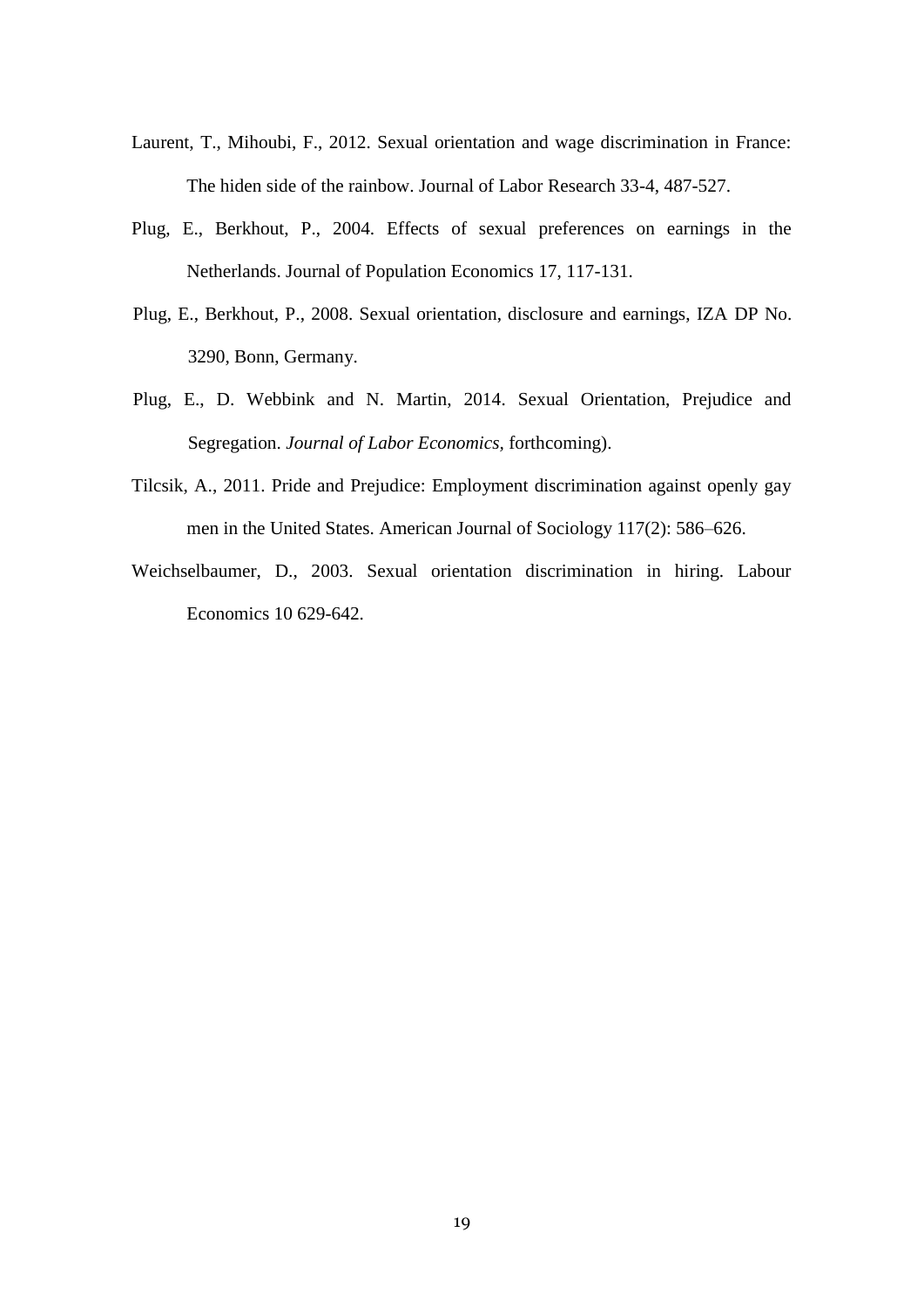|                                                     | <b>Paired emails</b> | <b>Paired emails</b>  |
|-----------------------------------------------------|----------------------|-----------------------|
|                                                     | Gay/Hetero           | <b>Lesbian/Hetero</b> |
| # of schools                                        | 305                  | 301                   |
| Neither replied                                     | 73                   | 90                    |
|                                                     | 23.9%                | 29.9%                 |
| Both replied                                        | 110                  | 127                   |
|                                                     | 36.1%                | 42.2%                 |
| Replied only heterosexual                           | 95                   | 47                    |
|                                                     | 31.1%                | 15.6%                 |
| Replied only homosexual                             | 27                   | 37                    |
|                                                     | 8.9%                 | 12.3%                 |
| Both replied (first email sent hetero)              | 75                   | 57                    |
|                                                     | 24.6%                | 18.9%                 |
| Replied only heterosexual (first email sent hetero) | 24                   | 15                    |
|                                                     | 7.9%                 | 5.0%                  |
| Replied only homosexual (first email sent hetero)   | 24                   | 32                    |
|                                                     | 7.9%                 | 10.6%                 |

# **Table 1:** Distribution of responded emails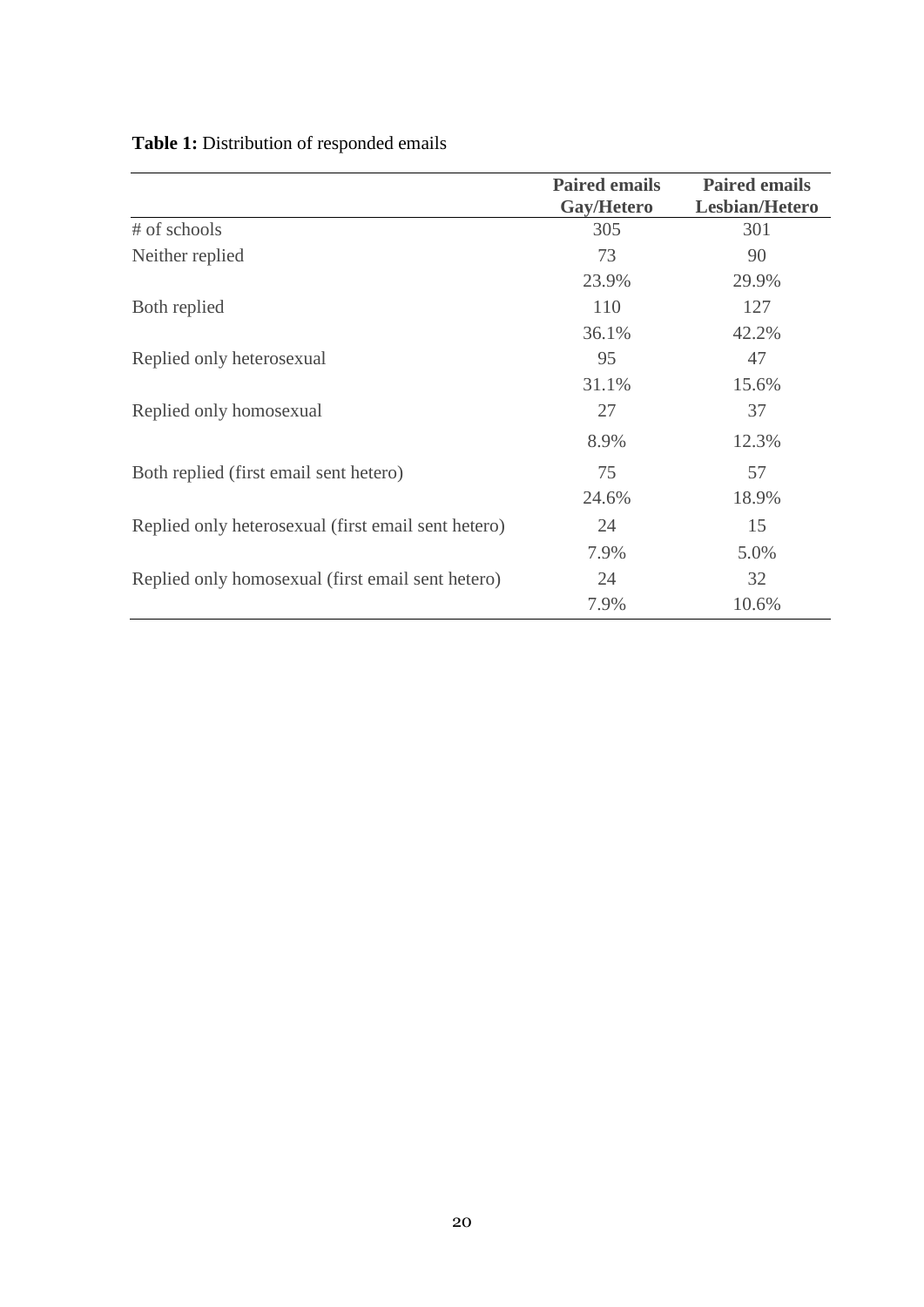**Table 2:** Response rates and invitations to visit the school heterosexual vs. male homosexual parents

| Sample | Heterosexual | Men        | Diff. | $p -$  |
|--------|--------------|------------|-------|--------|
| size   |              | Homosexual |       | value  |
| 305    | 62.6% (191)  | 49.5 (151) | 13.1% | 0.0001 |
| 305    | 59.3% (181)  | 46.8(143)  | 12.5% | 0.0002 |
|        |              |            |       |        |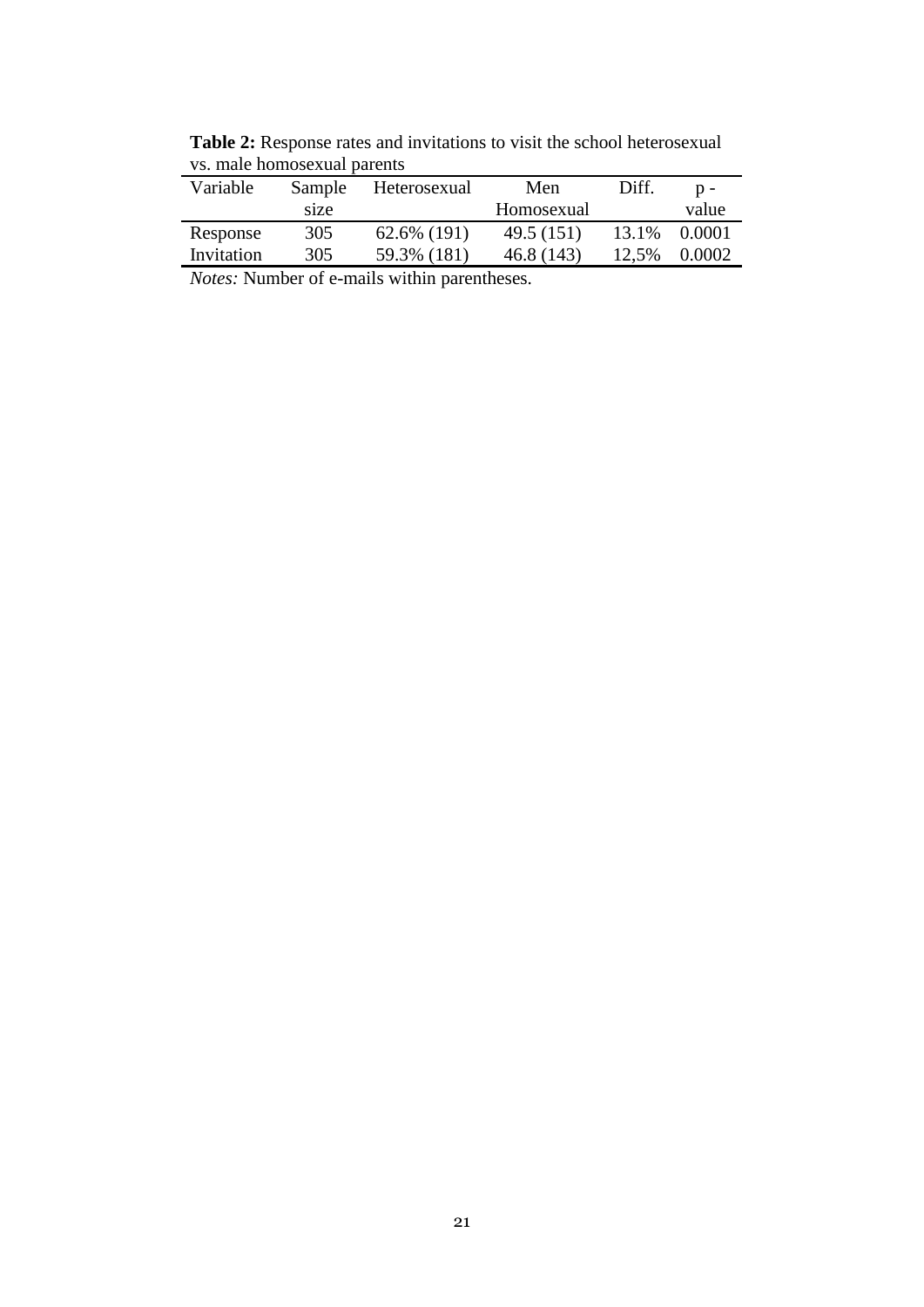| Variable   | Sample | Heterosexual | Women       | Diff | $n -$  |
|------------|--------|--------------|-------------|------|--------|
|            | size   |              | Homosexual  |      | value  |
| Response   | 301    | 57.8% (174)  | 54.4% (164) | 3.4% | 0.1380 |
| Invitation | 301    | 55.1% (166)  | 51.8% (156) | 3.3% | 0.1321 |

Table 3: Response rates and invitations to visit the school heterosexual vs. female homosexual parents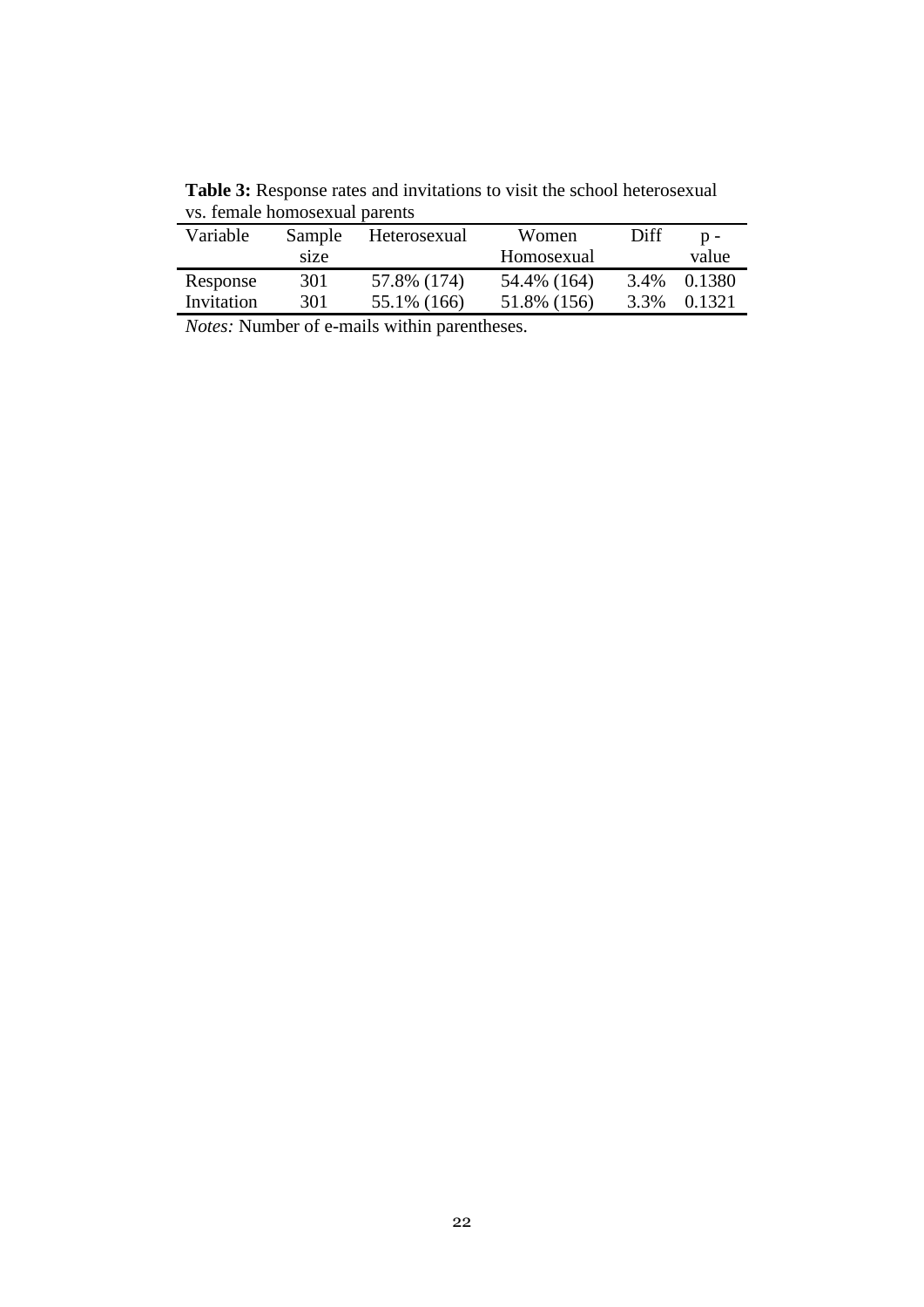| Independent<br>variables                           | Description                                                                    |                | Hetero and<br>Men Homo |                | Hetero and<br>Women Homo |  |
|----------------------------------------------------|--------------------------------------------------------------------------------|----------------|------------------------|----------------|--------------------------|--|
|                                                    |                                                                                | Mean           | Sd                     | Mean           | Sd                       |  |
| Religious                                          | 1 If the school depends on a<br>religious institution                          | 0.665<br>(203) | 0.472                  | 0.627<br>(189) | 0.484                    |  |
| Non-religious                                      | 1 If the school not depends on a<br>religious institution                      | 0.334<br>(102) | 0.472                  | 0.372<br>(112) | 0.484                    |  |
| Semi-private                                       | 1 If it is a private schools<br>receiving public funds                         | 0.960<br>(293) | 0.194                  | 0.940<br>(283) | 0.237                    |  |
| Private                                            | 1 If it is a private schools not<br>receiving public funds                     | 0.039<br>(12)  | 0.194                  | 0.059<br>(18)  | 0.237                    |  |
| Less 10.000                                        | 1 if the school is located in an<br>area of less than 10.000<br>inhabitants    | 0.111<br>(34)  | 0.314                  | 0.086<br>(26)  | 0.281                    |  |
| 10,000 to 50,000                                   | 1 if the school is located in an<br>area from 10.000 to 50.000<br>inhabitants  | 0.232<br>(71)  | 0.422                  | 0.235<br>(71)  | 0.424                    |  |
| 50,000 to 100,000                                  | 1 if the school is located in an<br>area from 50.000 to 100.000<br>inhabitants | 0.134<br>(41)  | 0.341                  | 0.1362<br>(41) | 0.343                    |  |
| More than 100.000<br>excluding<br><b>Barcelona</b> | 1 if the school is located in an<br>area of more than 100.000<br>inhabitants   | 0.242<br>(74)  | 0.429                  | 0.2425<br>(73) | 0.428                    |  |
| Barcelona city                                     | 1 if the school is located in<br>Barcelona                                     | 0.278<br>(85)  | 0.448                  | 0.2990<br>(90) | 0.458                    |  |
| Number of schools                                  |                                                                                |                | 305                    | 301            |                          |  |

**Table 4:** Explanatory variables used in econometric analysis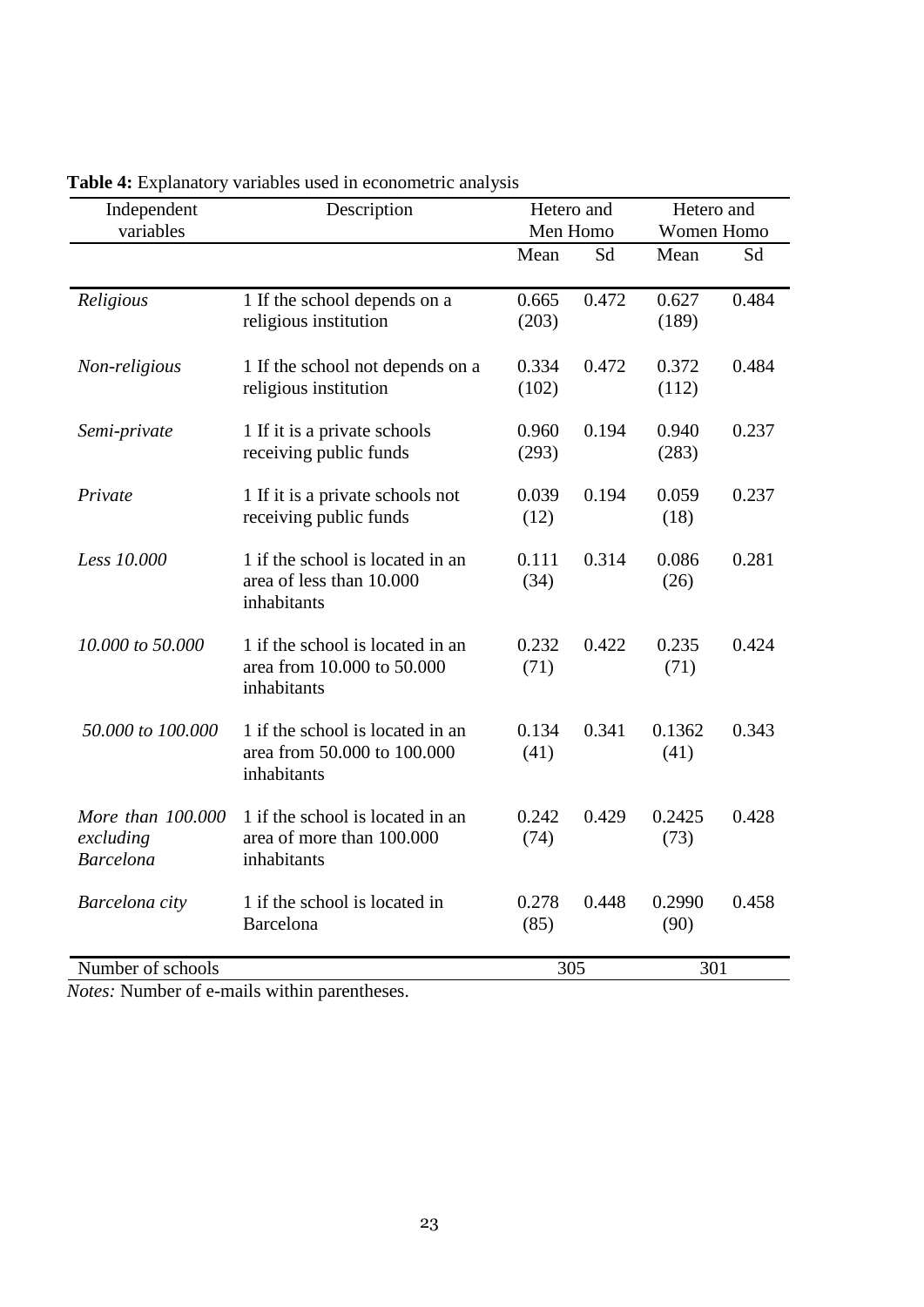|                  |             | <b>Hetero</b> | Gay         |       |             |          |
|------------------|-------------|---------------|-------------|-------|-------------|----------|
|                  | <b>Mean</b> | std           | <b>Mean</b> | std   | <b>Diff</b> | t-stat   |
| Secretary        | 0.278       | 0.448         | 0.226       | 0.418 | 0.052       | 1.073    |
|                  | (57)        |               | (31)        |       |             |          |
| Principal        | 0.400       | 0.490         | 0.387       | 0.487 | 0.013       | 0.244    |
|                  | (82)        |               | (53)        |       |             |          |
| Unknown position | 0.322       | 0.467         | 0.387       | 0.487 | $-0.065$    | $-1.235$ |
|                  | (66)        |               | (53)        |       |             |          |
| Male             | 0.176       | 0.380         | 0.139       | 0.346 | 0.037       | 0.911    |
|                  | (36)        |               | (19)        |       |             |          |
| Female           | 0.532       | 0.499         | 0.547       | 0.498 | $-0.016$    | $-0.286$ |
|                  | (109)       |               | (75)        |       |             |          |
| Unknown gender   | 0.293       | 0.455         | 0.314       | 0.464 | $-0.021$    | $-0.418$ |
|                  | (60)        |               | (43)        |       |             |          |
| N                | 205         |               | 137         |       |             |          |

**Table 5:** Summary statistics for the respondent of the email (pairs hetero – gay)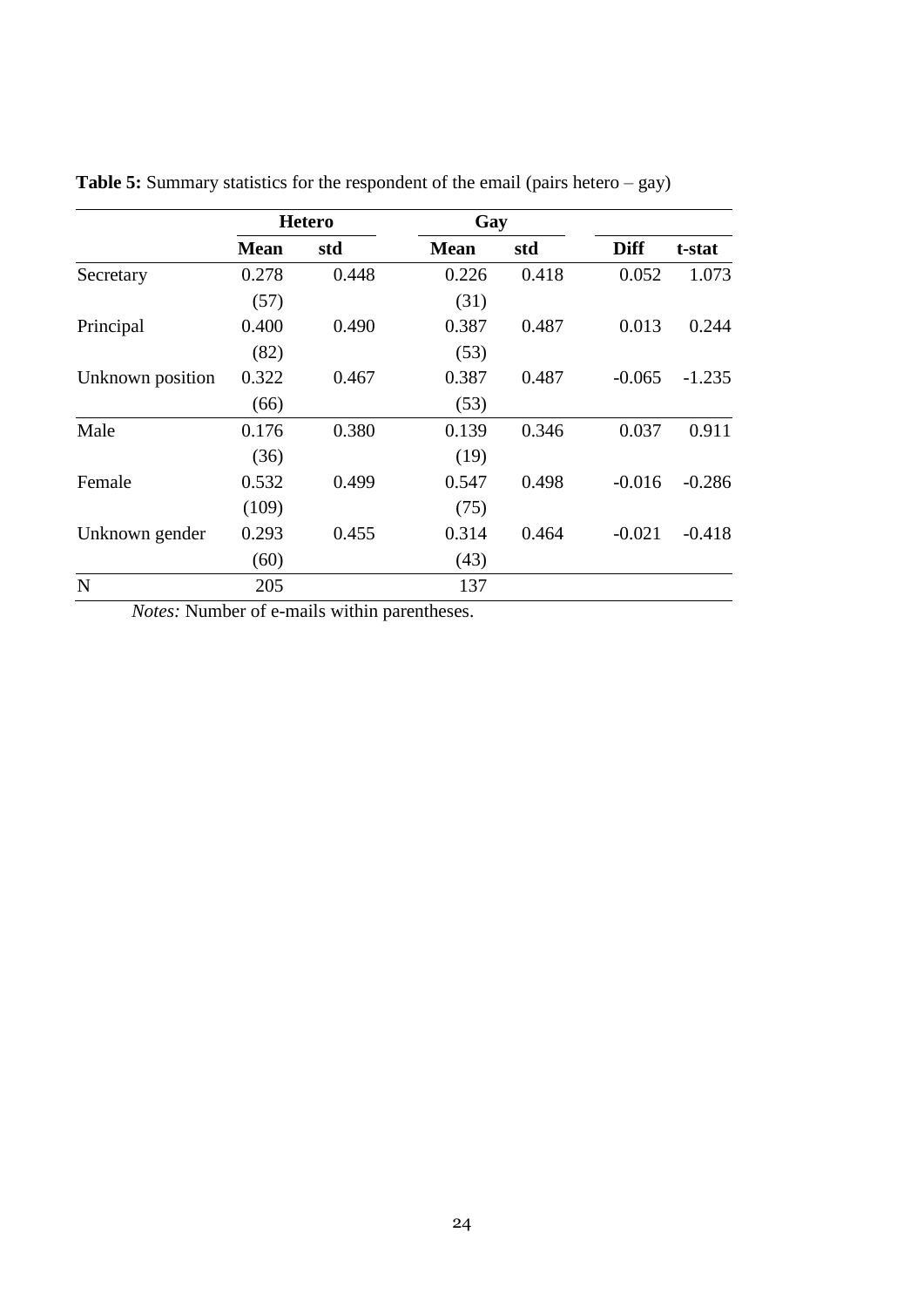|                  |             | <b>Hetero</b> | Gay         |       |             |          |
|------------------|-------------|---------------|-------------|-------|-------------|----------|
|                  | <b>Mean</b> | std           | <b>Mean</b> | std   | <b>Diff</b> | t-stat   |
| Secretary        | 0.287       | 0.453         | 0.293       | 0.455 | $-0.005$    | $-0.108$ |
|                  | (50)        |               | (48)        |       |             |          |
| Principal        | 0.431       | 0.495         | 0.415       | 0.493 | 0.016       | 0.305    |
|                  | (75)        |               | (68)        |       |             |          |
| Unknown position | 0.282       | 0.450         | 0.293       | 0.455 | $-0.011$    | $-0.225$ |
|                  | (49)        |               | (48)        |       |             |          |
| Male             | 0.236       | 0.424         | 0.220       | 0.414 | 0.016       | 0.353    |
|                  | (41)        |               | (36)        |       |             |          |
| Female           | 0.569       | 0.495         | 0.610       | 0.488 | $-0.041$    | $-0.762$ |
|                  | (99)        |               | (100)       |       |             |          |
| Unknown gender   | 0.195       | 0.397         | 0.171       | 0.376 | 0.025       | 0.586    |
|                  | (34)        |               | (28)        |       |             |          |
| $\mathbf N$      | 174         |               | 164         |       |             |          |

**Table 6:** Summary statistics for the respondent of the email (pairs hetero – lesbian)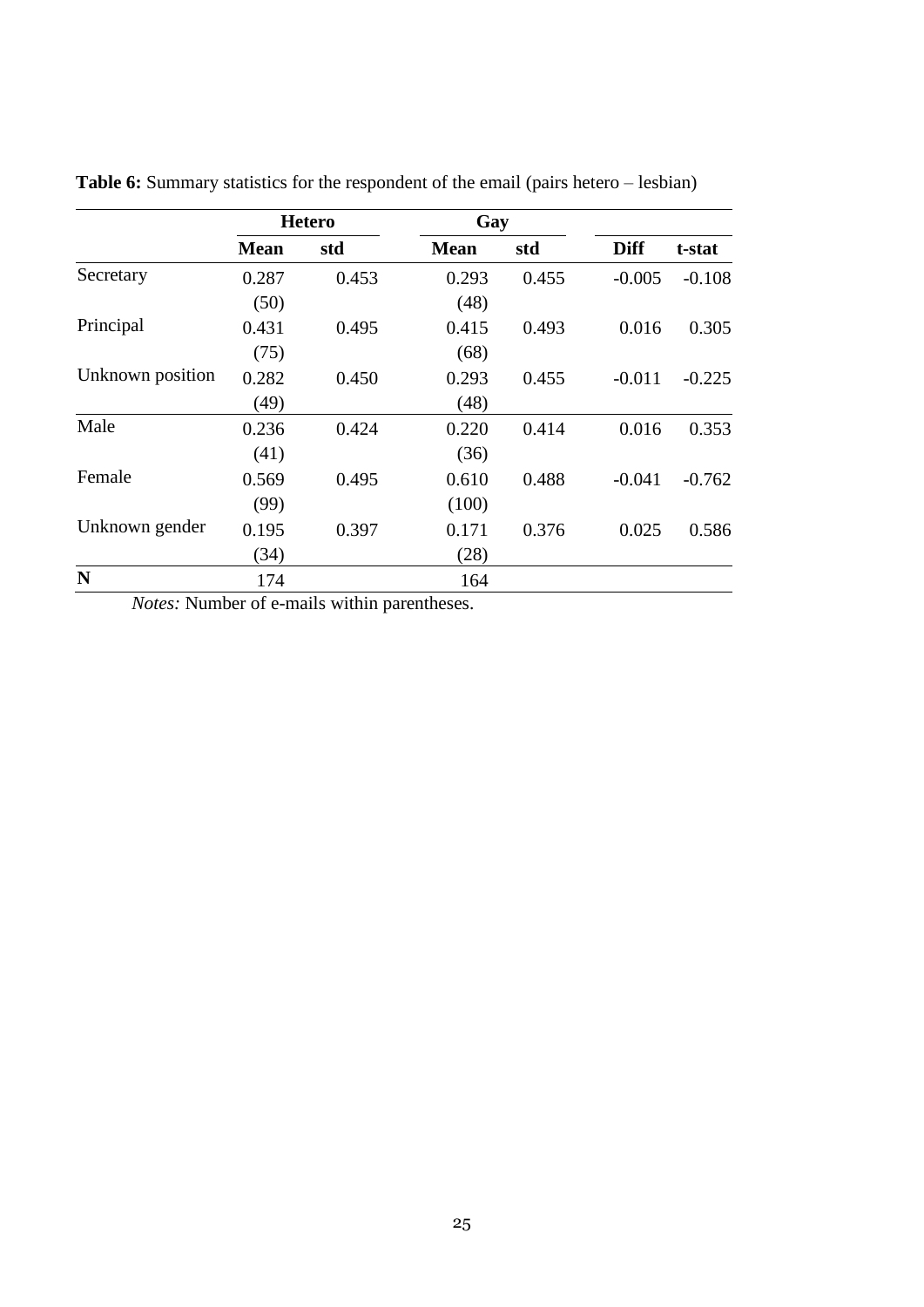|                                | <b>Men Homosexual vs.</b><br><b>Heterosexual</b> |                   | <b>Women Homosexual vs.</b><br><b>Heterosexual</b><br>(2) |                   |  |
|--------------------------------|--------------------------------------------------|-------------------|-----------------------------------------------------------|-------------------|--|
|                                | (1)                                              |                   |                                                           |                   |  |
|                                | Response                                         | <i>Invitation</i> | Response                                                  | <i>Invitation</i> |  |
| Homosexual                     | $-0.2254***$                                     | $-0.2203***$      | $-0.0340$                                                 | $-0.0337$         |  |
|                                | 0.0393                                           | 0.0397            | 0.0405                                                    | 0.0407            |  |
| Religious                      | 0.0511                                           | 0.0486            | 0.0164                                                    | 0.0190            |  |
|                                | 0.0457                                           | 0.0459            | 0.0440                                                    | 0.0441            |  |
| Semi-private                   | 0.0955                                           | 0.1464            | 0.0905                                                    | 0.0681            |  |
|                                | 0.1108                                           | 0.1087            | 0.0907                                                    | 0.0907            |  |
| Population<br>(Base Barcelona) |                                                  |                   |                                                           |                   |  |
| Less 10.000                    | 0.1119                                           | 0.1260            | $-0.1340*$                                                | $-0.0749$         |  |
|                                | 0.0680                                           | 0.0692            | 0.0797                                                    | 0.0802            |  |
| 10.000 to 50.000               | $0.0951*$                                        | 0.1349            | $-0.0610$                                                 | 0.0019            |  |
|                                | 0.0561                                           | 0.0562            | 0.0565                                                    | 0.0562            |  |
| 50.000 to 100.000              | 0.0237                                           | 0.0165            | $-0.0204$                                                 | 0.0413            |  |
|                                | 0.0669                                           | 0.0679            | 0.0673                                                    | 0.0665            |  |
| More than 100.000              | $0.1177**$                                       | 0.1222            | $-0.1326$                                                 | $-0.1032$         |  |
|                                | 0.0555                                           | 0.0564            | 0.0560                                                    | 0.0559            |  |
| Observations                   | 610                                              | 610               | 602                                                       | 602               |  |

Table 7: Probit analysis on the determinants of the probability of response and invitation from schools.